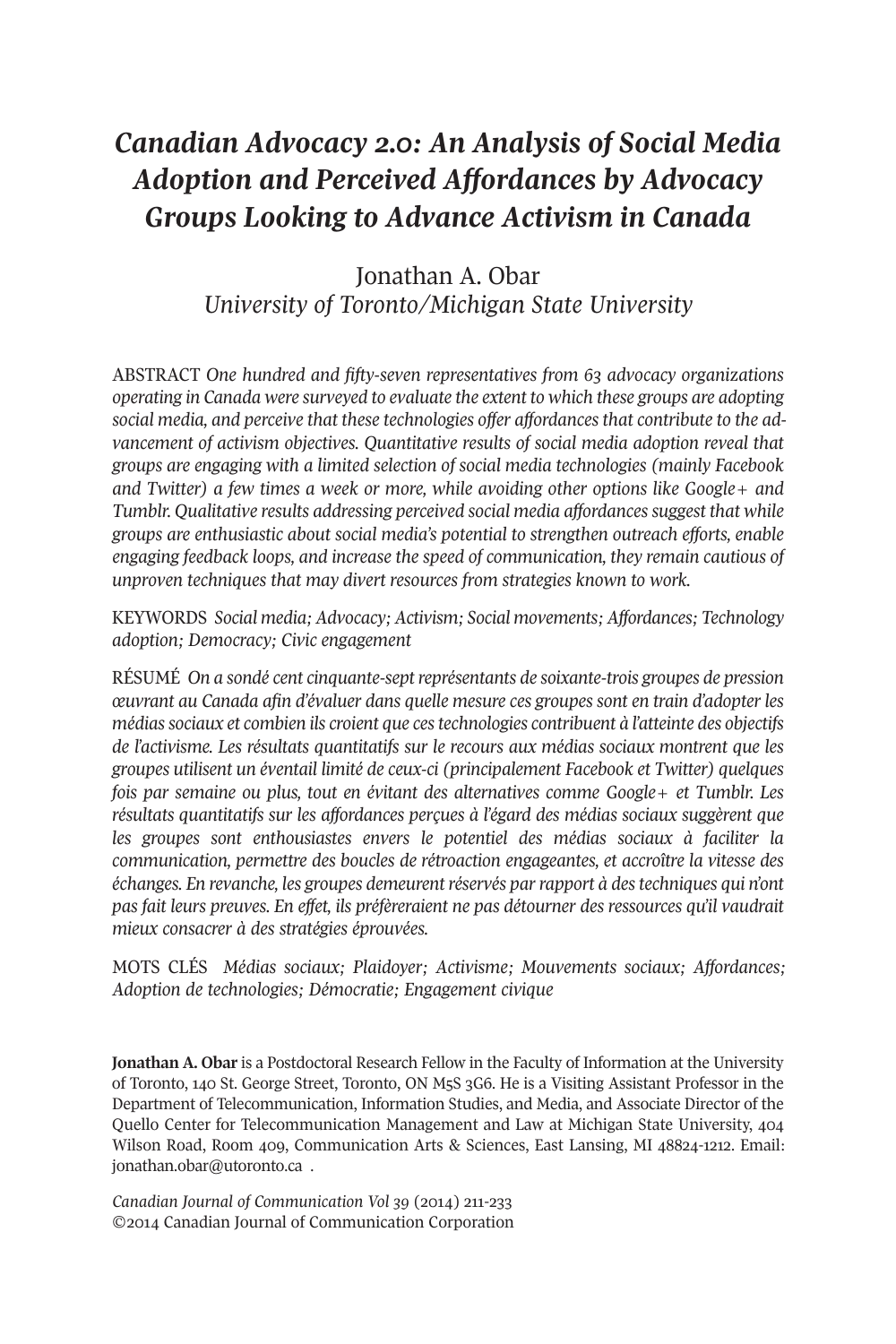#### **Introduction**

On the global stage, advocacy groups demonstrate how social media may afford new opportunities for advancing activism. On Monday, March 5, 2012, the Invisible Children organization posted the "Kony 2012" video on YouTube; by Wednesday the group had raised \$5 million in support ofits cause.By Friday,the video had been viewed 70 million times and had received widespread media attention from around the world (McCarthy, 2012). Also in 2012, Canadian advocacy group Openmedia.ca led the Stop Online Spying coalition to oppose the Canadian government's Bill C-30, an attempt to expand the government's online surveillance capabilities. Coalition tactics included Twitter attacks,YouTube videos, memes, and an online petitionwith more than 150,000 signatures (Obar, Shade, & Clement, 2014). In February of 2013, Justice Minister Rob Nicholson said, "We will not be proceeding with Bill C-30 … We've listened to the concerns of Canadians who have been very clear on this …" (Payton, 2013).

The burgeoning literature on social media use by organizations suggests that the technology offers communication opportunities that differ from offline forms of communication and traditional forms of computer-mediated communication (e.g., Grudin, 2006; Mansour,Askenäs,&Ghazawneh, 2013; Qualman, 2012; Treem &Leonardi, 2012; Wright & Hinson, 2008). Studies and reports advancing this idea often focus on two areas of inquiry: social media adoption rates and social media affordances. In the area of business communication, much has been written about the rise in social media use by businesses both small and large.In 2013, a study of more than 1,200 small businesses revealed that close to 50 percent had increased their social media use, and nearly 55 percent said they were using sites like Facebook and Twitter as their primary tools for acquiring new customers or generating sales leads (Casserly, 2013). Larger businesses are also engaging with social media. A recent report from the University of Massachusetts Dartmouth revealed that 77 percent of Fortune 500 companies have Twitter accounts, 70 percent have Facebook accounts, 69 percent have YouTube accounts, and 34 percent are actively blogging. The report also noted that companies are using Foursquare, Instagram, Pinterest, and other social networking sites (Barnes, Lescault, & Wright, 2013). Beyond studies of adoption rates, assessments of social media affordances reveal a number of promising possibilities. For example, Jeffrey Treem and Paul Leonardi (2012) identify four social media affordances that offer benefits to organizations: visibility, persistence, editability, and association. Osama Mansour, Linda Askenäs, and Ahmad Ghazawneh's (2013) evaluation of two large multinational corporations, IBM and Consolidated Contractors Company, builds on Treem and Leonardi's work and suggests four additional affordances (associated with wikis specifically): commenting, accessibility, viewability, and validation. (All eight affordances are described in greater detail further on). It is interesting to note that in the business world, social media adoption has not necessarily followed from an academic understanding of affordances (Mansour, Askenäs, & Ghazawneh, 2013). Trade press headlines like "Social Media Will Change Your Business" (Baker & Green, 2008) and "Social Networking Puts Your Business on Steroids" (Stengel, 2013) fuel excitement about social media's possibilities, even though studies continue to yield questionable evidence that social media commitments will produce a return on investment (Burg, 2013; Casserly, 2013).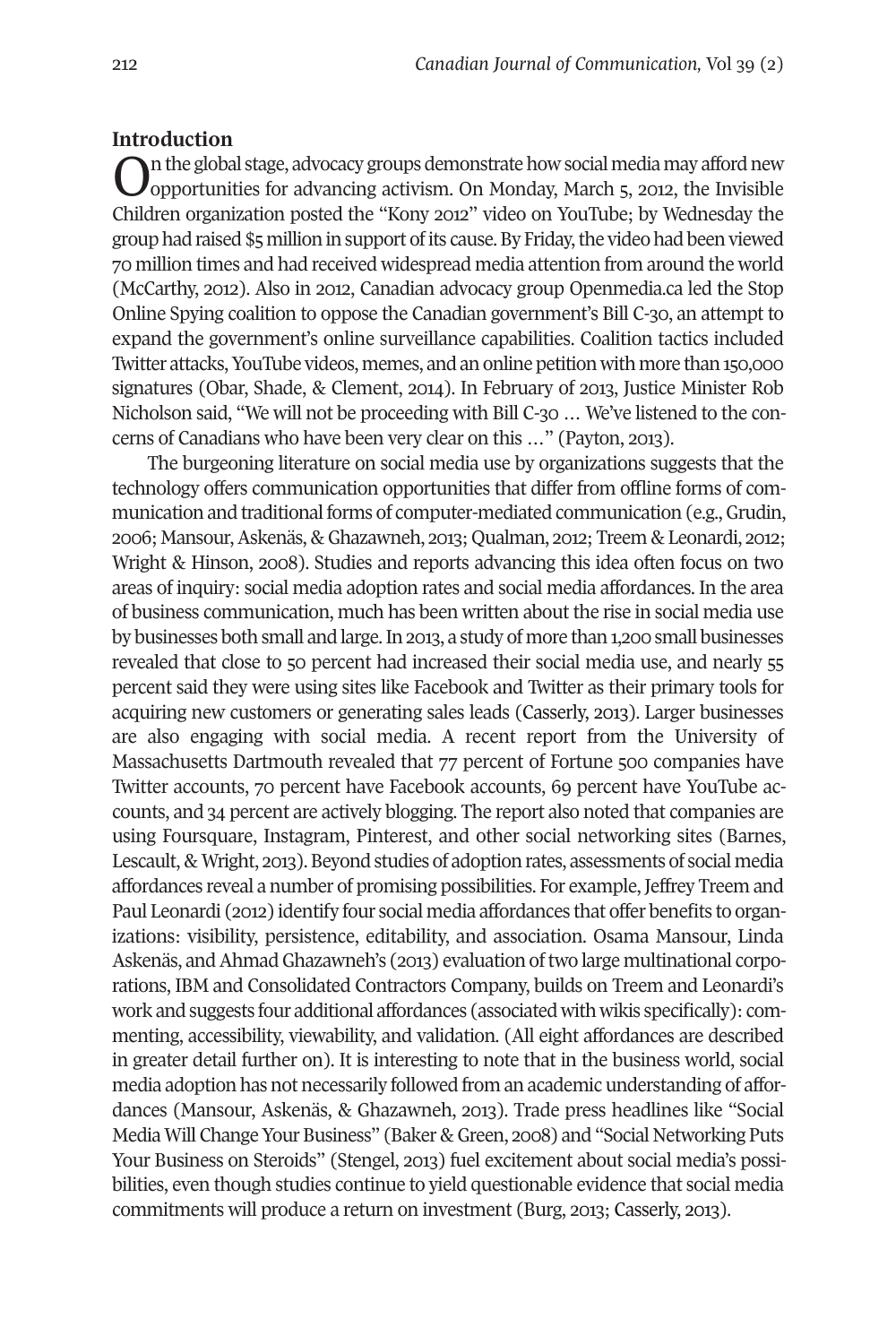Similar claims (and concerns) about social media's unique potential for organizations engaging in political communication and/or forms of activism have also been expressed. An early and often-cited claim by Clay Shirky (2008) suggests that "we are living in the middle of a remarkable increase in our ability to share, to cooperate with one another, and to take collective action, all outside the framework of traditional institutions and organizations" (p. 12). Much of the research into social media's contributions to contemporary activism, however, has addressed examples that have received considerable attention from the mainstream media. This includes social media use during the Arab Spring (e.g., Howard, Duffy, Freelon, Hussain, Mari, & Mazaid, 2011), the Occupy movement (e.g., DeLuca, Lawson, & Sun, 2012), and the opposition to the Stop Online Piracy Act (SOPA) and the Protect I.P. Act (PIPA) (e.g., Benkler, Roberts, Faris, Solow-Niederman, & Etling, 2013). Consequently, far less is known about how small and large organizations use social media to engage in everyday activism, outside of these high-profile campaigns.

In the Canadian context, Josh Greenberg and Maggie MacAulay's (2009) study of 43 environmental nonprofit organizations (NPOs) revealed thatthese NPOs were not engaging heavily with social media technologies. The authors noted at the time:

NPOs should be leaders in using social technologies to grow and strengthen their networks. These are, after all, relationship-driven organizations: online communities and social media offer a new way of harnessing existing loyalty and passion. Yet, the data reported in this study suggest that this potential remains mostly untapped. (p. 74)

Among the reasons suggested for this finding, the authors noted that even though social media may reduce costs associated with maintaining an online presence, disparities in financial and human resources could be contributing to a digital divide.

In an attempt to further understanding of the potential communication opportunities offered by social media to a broad range of organizations engaged in forms of activism and to update and broaden our knowledge of these opportunities in a Canadian context, this study aims to address: a) the extent to which advocacy groups in Canada are adopting social media technologies, and b) the extent to which these groups perceive social media as offering affordances for advancing forms of activism. Advocacy groups serve as a unique population for study, as previous research suggests that they are increasingly engaging with new media technologies to advance organizational goals (Biddix, 2010; Bortree & Seltzer, 2009; Guo & Saxton, 2013; Karpf, 2009; Obar, Zube, & Lampe, 2012; Petray, 2011). Furthermore, advocacy groups often attempt to contribute to democratic governance through interactions with the general public—and subsequent representations in the policy arena—by utilizing various "tactics" or "strategies" that could potentially be supported, and even enhanced, by social media (Guo & Saxton, 2013). For example, drawing from existing typologies and other lists (such as Avner, 2002 and Reid, 1999), Chao Guo and Gregory Saxton (2010) identify eleven such "advocacy tactics": research; media advocacy; direct lobbying; grassroots lobbying; public events and direct action; judicial advocacy; public education; coalition building; administrative lobbying; voter registration and educa-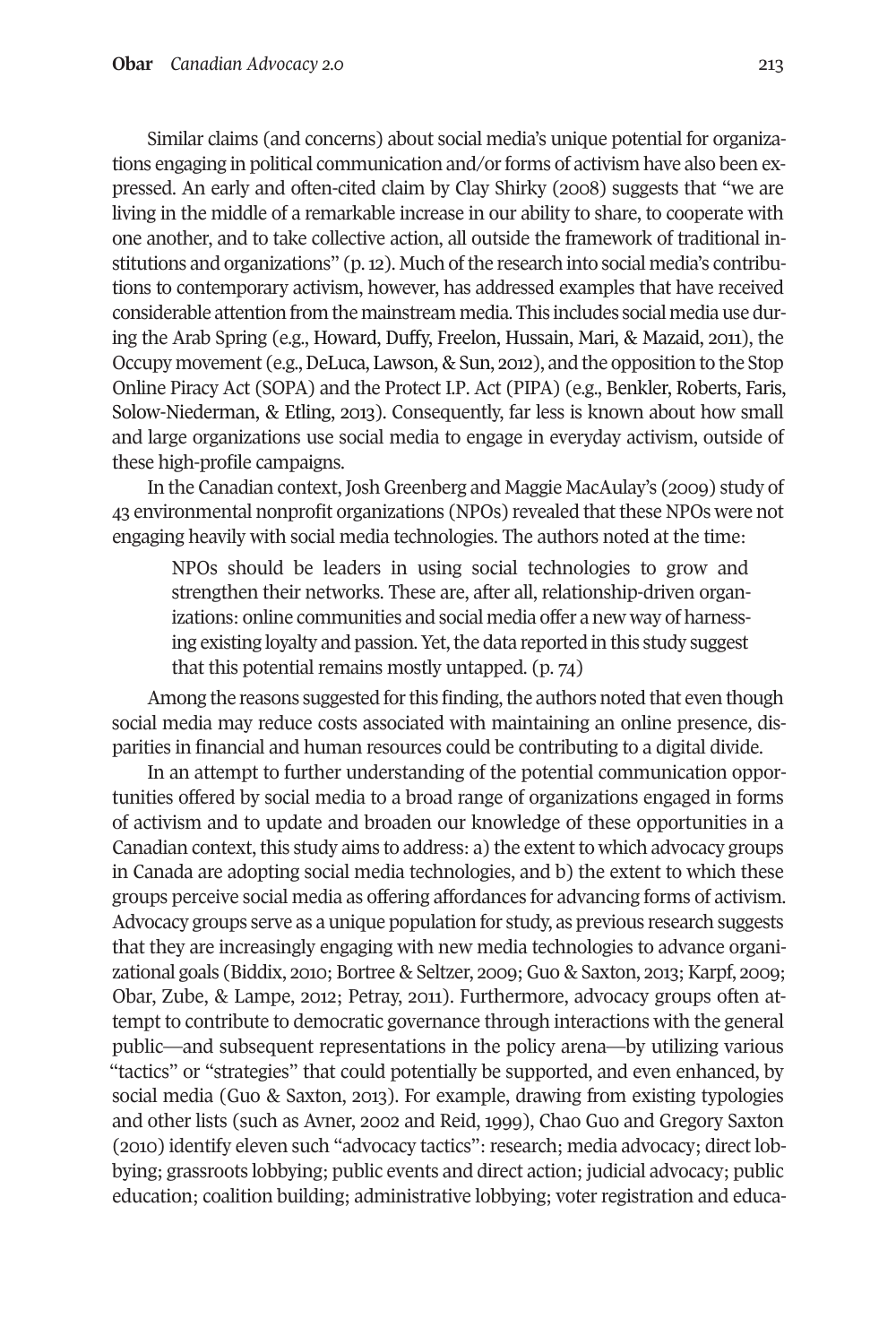tion; and expert testimony. It is also worth noting that by studying advocacy groups and their uses and perceptions of social media as tools for advancing forms of activism, the intention is also to contribute to the broader discussion about social media's political efficacy and utility.

This study presents a follow-up to Jonathan A. Obar, Paul Zube, and Cliff Lampe's 2012 survey of 53 advocacy groups operating in theUnited States.In "Advocacy 2.0:An Analysis of How Advocacy Groups in the United States Perceive and Use Social Media as Tools for Facilitating Civic Engagement and Collective Action," Obar et al. revealed that all the U.S. advocacy groups surveyed were using social media technologies to communicatewith citizens almost every day. Facebookwas the outlet of choice,with Twitter a close second. Groups felt strongly that social media offer a variety of unique communication opportunities forfacilitating civic engagement and collective action, including: 1) helping groups to strengthen outreach efforts, 2) enabling engaging feedback loops, 3) increasing the speed of communication, and 4) being cost-effective (i.e., enabling groups to do more forless). Some groups did voice concerns about social media,though the negatives dealt more with the process oftransitioning from established routines to newstrategies thanwithsocial media's ability to contribute to desired outcomes. Overall, groups lauded social media's democratizing function and the technology's ability to advance advocacy-related goals. This follow-up study will attempt to add to our understanding of social media adoption by advocacy groups and their perceptions of social media affordances.Itwill also aimto contribute to amore stable foundationuponwhich subsequent inquiries can address the extent to which social media actually strengthens social movements and effects political and ideological change.

#### **Social media affordances**

James J. Gibson's (1986) theory of affordances posits that environments and objects contain latent action possibilities. He notes, "[a]ir affords breathing, more exactly, respiration. It also affords unimpeded locomotion relative to the ground, which affords support" (p. 30). Gibson continues by noting that these latent action possibilities are realized in relation to the individual. A rock, for example, can be used as a missile or a paperweight or be placed onto another rock to form a wall; an individual can sit or stand on a chair, or a chair can be carried. Gibson's theory highlights the relationship between perception and behaviour, suggesting that individuals interact with objects and environments differently because the utility and nuance of behaviour depends upon the extent of our understanding and ability.

Communication scholars have appliedGibson's theory to the study of information and communication technologies (ICTs) in an attempt to understand why different individuals use technologies differently. For example, the relationship between digital literacy development and ICT affordances has been explored (Hsieh, 2012), and suggests a linkage between digital skill development and an enhanced ability to use ICTs effectively. Others have studied the technology itself to assess how the design properties of an ICT impacts individual perceptions and, as a result, affordances (Gaver,1991; Norman, 1990). Others have focused specifically on the "social affordances" of ICTs, or the ability of an ICT to facilitate different social actions (Boase & Wellman, 2006; Wellman, Quan-Haase, Boase, Chen, Hampton, Isla de Diaz, & Miyata, 2003).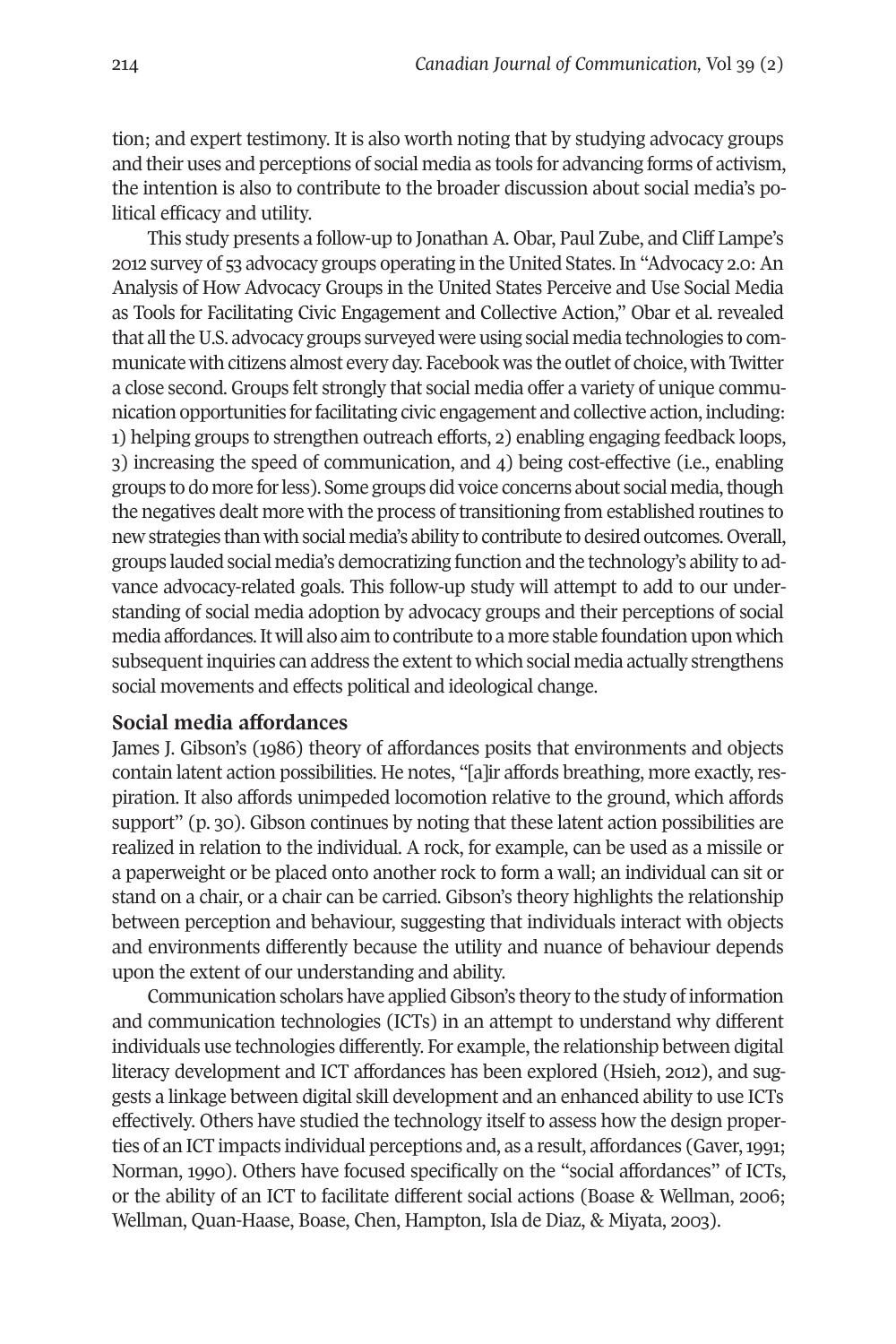Treem and Leonardi (2012) reviewed 75 papers that present empirical data on social media use in organizational settings. The ICTs assessed included wikis, social networking services (SNSs), blogs, social tagging applications, and microblogs. One of the primary questions asked was, "what affordances commonly emerged from social media use in organizations?" (p. 9) As was noted earlier, Treem and Leonardi organized their findings into four categories. The first affordance identified was *visibility*, with many of the papers suggesting that social media afford users an enhanced ability to make "behaviors, knowledge, preferences, and communication network connections … visible to others in the organization" (pp. 9–10). The second affordance identified was *persistence*, meaning that user-generated content remains accessible in the same form even after the actor has finished presenting. This is beneficial to organizations because it allows one to revisit content—not as if one was rummaging through old files—butthrough the various functionalities social media provide: search, browse, annotation, repackaging, mashups, et cetera. The third affordance was *editability*, which suggests that Web 2.0 interfaces often allow individuals to write and rewrite material before publishing online. The fourth affordance was *association*, orthe ability to establish person-to-person, person-to-content, and content-to-content relationships.

Mansour, Askenäs, and Ghazawneh's (2013) evaluation of IBM and Consolidated Contractors Company suggests four additional affordances linked to social media technologies (wikis specifically): *commenting—*advancing conversation and understanding of content by engaging in discussion functionalities; *accessibility*—the ability to structure interaction through limited and directed forms of access to content and services; *viewability*—the ability to allow users to view aspects of content that would otherwise be restricted; and *validation*—an enhanced ability to work toward content accuracy.

Building on this literature, this study questions the extent to which advocacy groups operating in Canada are adopting social media technologies, and whether they perceive social media as offering affordances that can help to advance forms of activism.

#### **Advocacy groups**

Often applied in a political context, the term "advocacy" can refer to the act of championing, supporting, or advocating a specific viewpoint or cause. The process of advocacy often involves systematic efforts formulated and carried out by specified actors, generally in a group setting, working to further organizational, political, and/or ideological goals (Prakash & Gugerty, 2010). The distinctions between an advocacy group, a conspiratorial group, and a political party are clear, as those involved in advocacy seek to influence policymakers, but not to exercise the formal powers of government (Moodie & Studdert-Kennedy, 1970; Young & Everitt, 2004).

Today, advocacy groups are commonly referred to as lobby groups, pressure groups, activist organizations, social movement organizations, and non-governmental organizations (NGOs). Advocacy groups in Canada engage in a wide variety of issues that include (among others) civil rights, education, health care, labour, religion, animal rights, the environment and media reform. More than a thousand of these groups advocate for causes at the federal, provincial, municipal, and/or community levels. At the federal level, the Lobbying Act of 2008 and the Office of the Commissioner of Lobbying of Canada (OCL) regulate and oversee the formal practice of directlobbying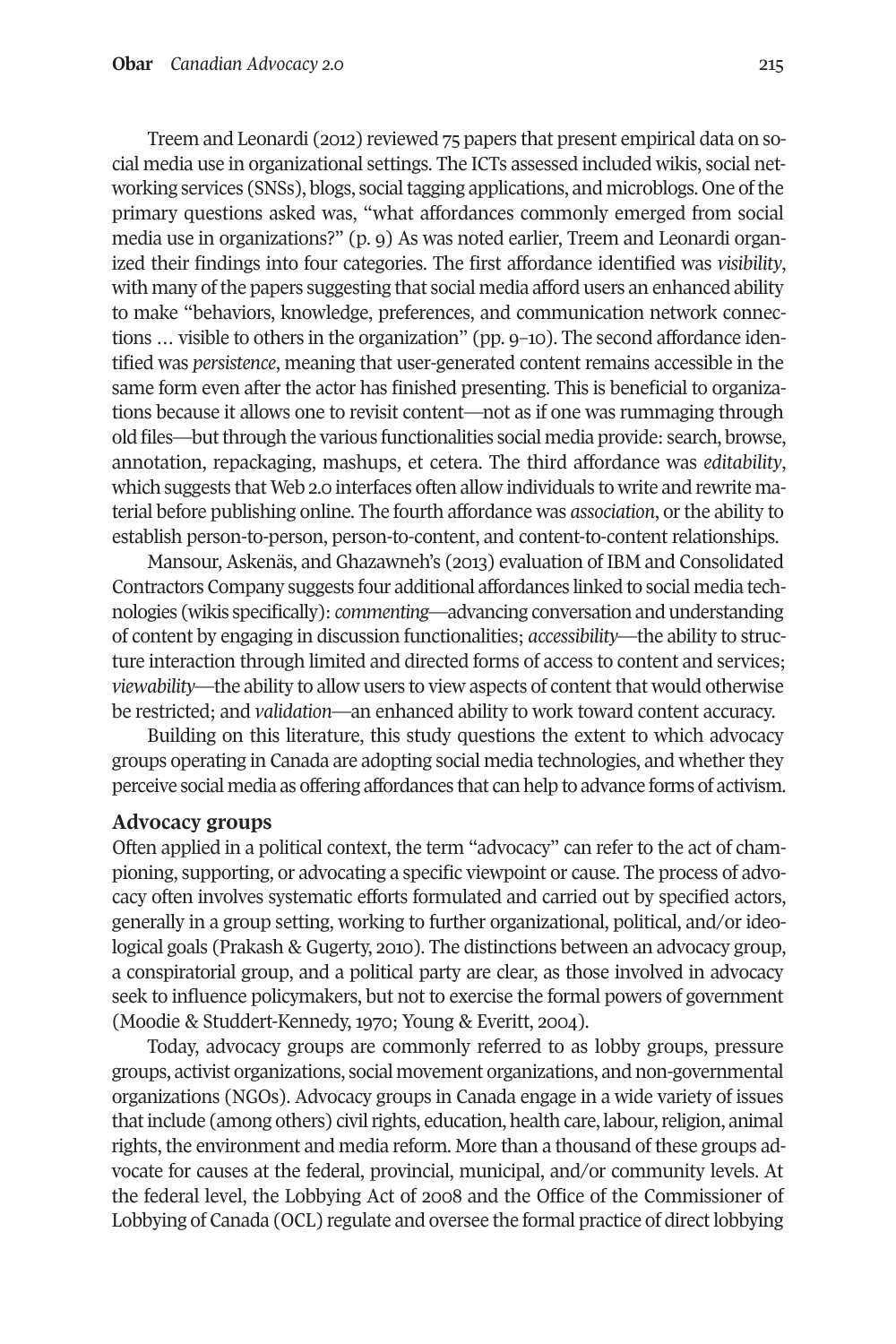the federal government. The OCL maintains a registry of lobby organizations, and enforces a Code of Conduct "to ensure transparency and accountability in the lobbying of public office holders in order to increase the public's confidence in the integrity of government decision-making" (Office of the Commissioner of Lobbying of Canada, 2012). While groups that engage in direct lobbying of the Canadian government are required to disclose grassroots efforts, those that only engage in grassroots advocacy are not required to register with the OCL.

## **Advocacy groups, the Internet, and social media**

Previous research suggests that the Internet can contribute to the communication and mobilization efforts of activist groups (e.g., Ayres, 1999; Bennett, 2003; Brunsting & Postmes, 2002; Earl & Kimport, 2011; Opel, 2004; Postmes & Brunsting, 2002; Van Laer, 2010; Yang, 2009). An early example took place in 1997 when the Preamble Collaborative helped to develop an extensive online advocacy network to dispute the negotiation of the Multilateral Agreement on Investment (MAI), a trade agreement between 29 countries designed by the Organization for Economic Co-operation and Development (OECD). The site promoted by the Collaborative allowed members of the network to share government documents and position papers about the MAI, as well as a wide variety of protest materials (Kobrin,1998). When a draft of the MAI was leaked over the network, the coalition quickly shared it and responded to it with a flurry of criticism. The strong reaction contributed to the halting of negotiations and, eventually, the closing of negotiations altogether (Neumayer, 1999).

S[in](#page-18-0)ce the MAI campaign, there have been many other examples of Internet activism<sup>1</sup> and a variety of online activism strategies have been developed. Massive email campaigns have in some instances supplemented orreplaced letter-writing campaigns (Shulman, 2009), and advocacy organizations have developed software tools to make the process of submitting formal comments to government easier and more effective (Obar, 2010). Online campaigns have also been used to promote and strengthen forms of offline activism (Carty, 2010; Harlow, 2012).

Research is beginning to examine the use of social media for political communication, focusing often on citizen involvement in political campaigns (e.g., Effing, van Hillegersberg, & Huibers, 2011; Hanson, Haridakis, Cunningham, Sharma, & Ponder, 2010), e-governance initiatives (e.g., Osimo, 2008), and the impact of "slacktivism" (e.g., Lee & Hsieh, 2013; Obar & Argast, 2013). The use of social media by social movements is also beginning to be addressed (e.g., Caren & Gaby, 2011; Christensen, 2011; Guo & Saxton, 2013; Harlow, 2012; Lovejoy & Saxton, 2012; Skinner, 2011); however much of the research in this area focuses on movements that have received considerable attention from the mainstream media—most notably the Arab Spring and Occupy. Consequently, little is known about the use of social media by advocacy organizations that are not directly involved in these high-profile campaigns. In the Canadian context, an early study by Greenberg and MacAulay (2009) content analyzed the websites of 43 Canadian environmental nonprofit organizations, revealing scarce social media use. In the four years (at the time of writing) since Greenberg and MacAulay's study, it is possible that much has changed. Indeed, the extent to which advocacy organizations are adopting social media technologies, and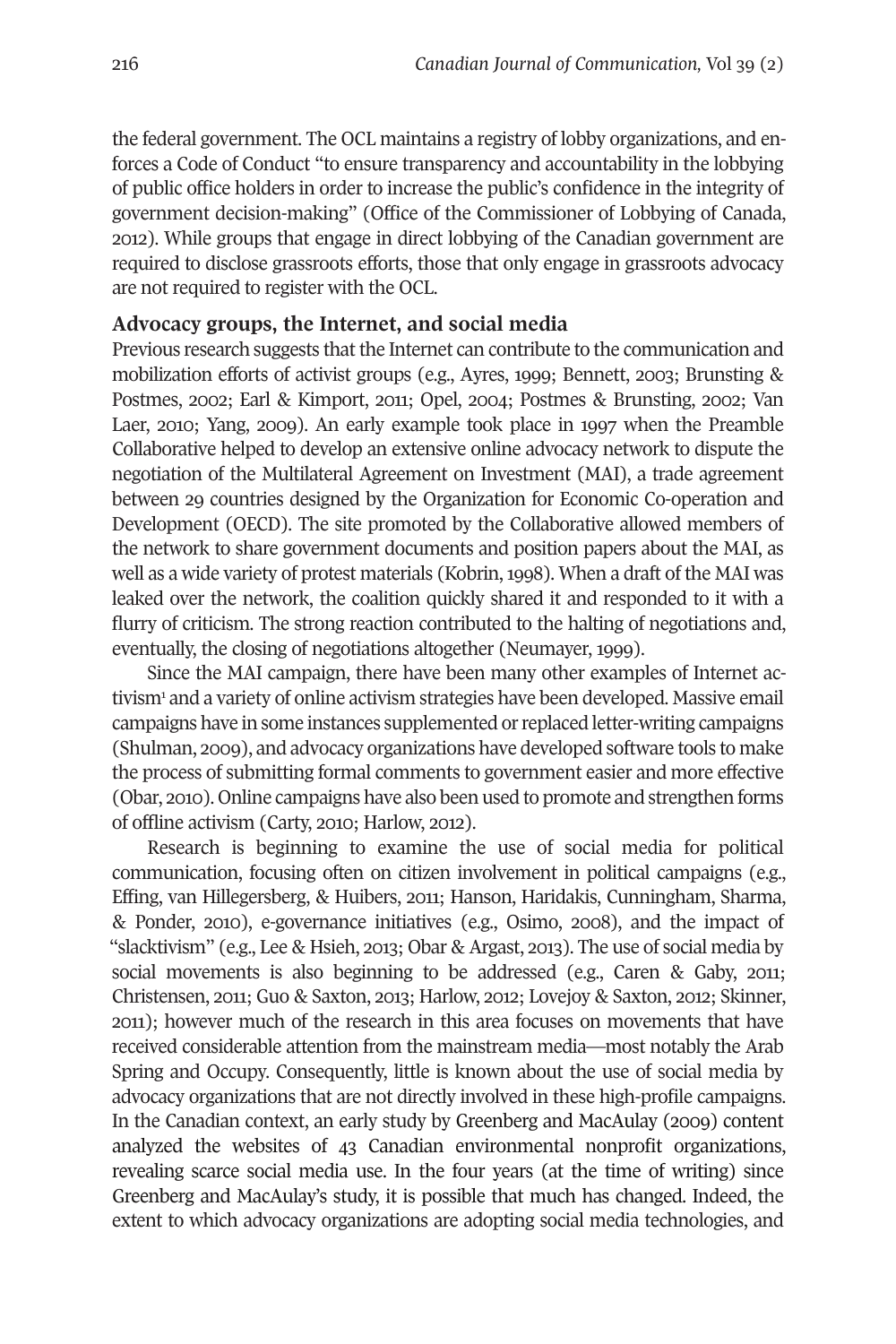perceive social media affordances as tools for advancing forms activism, remain questions in need of further exploration, especially in a Canadian context.

#### **Method**

#### *Participants*

More than 500 advocacy groups were identified using the registry of lobbyists ma[de](#page-18-3) available on the Office of the Commissioner of Lobbying of Canada's website2 . Additional groups were found using Web searches for "Canada" and "advocacy" or "coalition." Groups were not excluded due to political or ideological orientation; in fact, constructing a list that reflected the broad spectrum of groups operating in Canada was a goal of the sampling procedure. Eighty-seven groups agreed to receive the online survey (via surveygizmo.com), and between March and June of 2012, 157 representatives from 63 advocacy groups operating in Canada took the survey (see Appendix A for a list of groups that participated in the study).

There were two versions of the survey. The first was a longer version that asked about organization size and social media use. Individual perceptions about social media affordances were also requested. The second, shorter version only included perception questions. One social media/communications director from each group took the longer survey, and was then asked to forward the shorter survey to their colleagues. Fifty-six social media/communications d[ir](#page-18-2)ectors took the longer survey and 101 participants took the shorter survey  $(n=157)^3$ . Participants were predominantly female  $(n=88, 65.7%)$  and represented a wide range of ages  $(M<sub>qge</sub>=36.1$  years, range: 22–65). Social media directors were slightly older than the overall avera[ge](#page-18-1),  $(M_{qge} = 38.0 \text{ years},$ range: 23–59) and were also predominantly female (*n*=33, 63%)4 .

#### *The survey*

The longer version of the survey began with questions about organization size and the number of employees and volunteers working in online outreach positions. This was followed by questions about the type of social media technologies the organization has adopted to communicate with the public and the frequency of usage. A list of popular social media technologies was provided, including Facebook, Twitter, YouTube, Google+, MySpace, LinkedIn, blogs, Wikipedia, Tumblr, Digg, Reddit, Delicious, Foursquare, and mobile apps. Participants were also asked to list any other social media they use, as well as how often they send emails and to what size group.

To begin to assess perceptions of social media affordances, social media/communications directors were asked to rank six technologies—Facebook, Twitter, Google+, YouTube, blogs, and email—based on the technology's ability to help their group complete nine advocacy-related tasks (see Table 2). The tasks were adapted from (Obar et al., 2012), and also draw from several "advocacy tactics" noted by Guo and Saxton (2010): grassroots lobbying; public events and direct action; public education; and coalition building.

Both the long and the short surveys included a variety of open-ended questions that allowed all 157 representatives from the 63 groups surveyed to present their perceptions of social media's affordances for advocacy organizations. Qualitative responses were assessed using thematic analyses to further explain the extent to which Canadian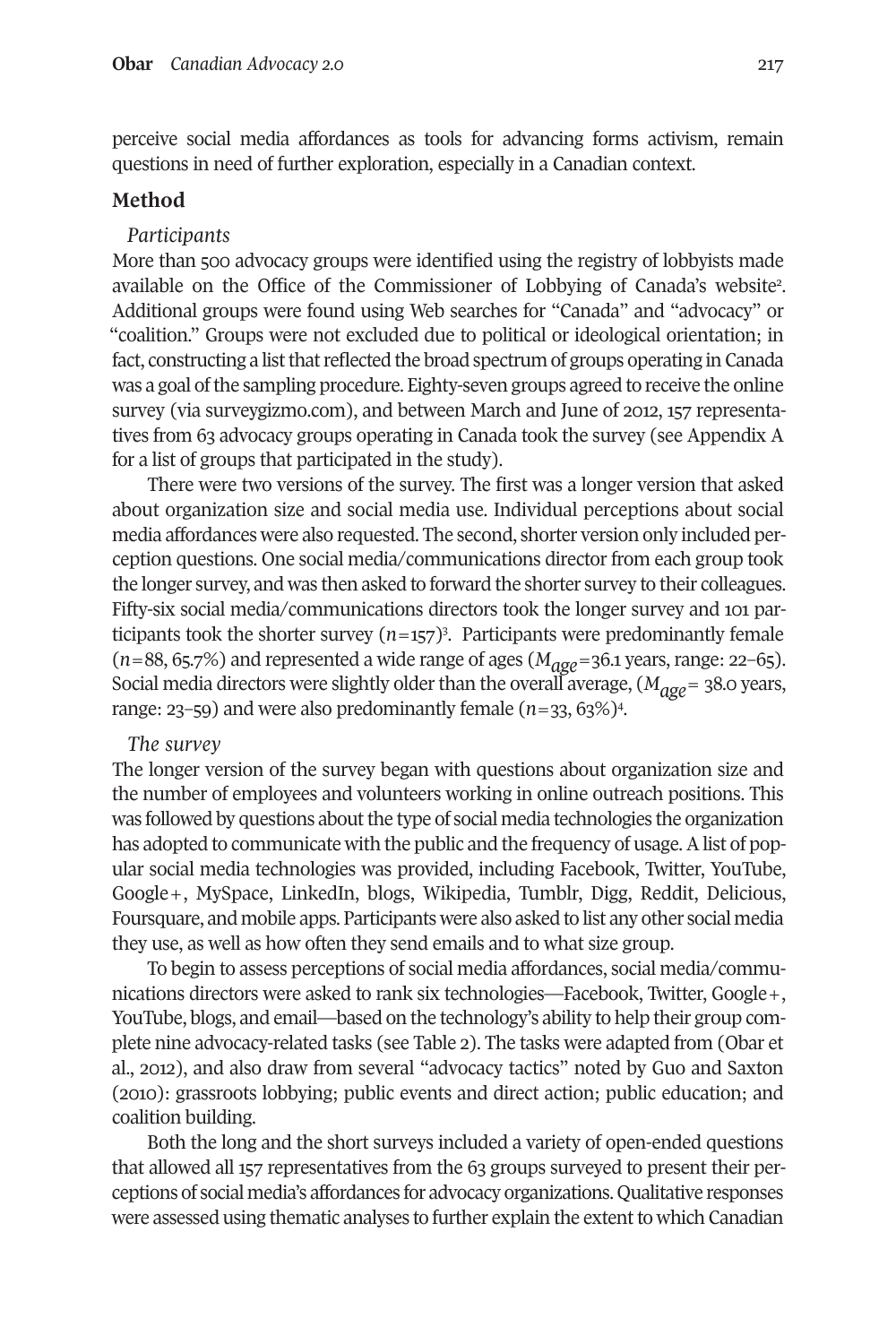advocacy groups perceive social media as technologies that can help advance forms of activism.

|                                          | Employees      |                |                | Volunteers     |                |                |  |  |  |
|------------------------------------------|----------------|----------------|----------------|----------------|----------------|----------------|--|--|--|
|                                          | Small          | Medium         | Large          | Small          | Medium         | Large          |  |  |  |
| Site Development and Maintenance Workers |                |                |                |                |                |                |  |  |  |
| $5+$                                     | 0              | 1              | $\mathbf{1}$   | $\mathbf{1}$   | $\mathbf{1}$   | 0              |  |  |  |
| $3 - 4$                                  | 0              | 0              | 5              | 3              | 1              | 0              |  |  |  |
| $\overline{2}$                           | 5              | $\overline{4}$ | 5              | $\overline{4}$ | $\mathbf{1}$   | 3              |  |  |  |
| $\mathbf{1}$                             | 10             | $\overline{7}$ | $\overline{7}$ | $\overline{2}$ | $\mathbf{0}$   | 3              |  |  |  |
| 0 > 1                                    | 0              | 3              | 0              | 0              | 0              | 0              |  |  |  |
| 0                                        | 5              | 0              | $\mathbf{1}$   | 10             | 12             | 13             |  |  |  |
| <b>Social Media Workers</b>              |                |                |                |                |                |                |  |  |  |
| $5+$                                     | 0              | $\mathbf{1}$   | $\mathbf{1}$   | $\overline{2}$ | $\mathbf{1}$   | $\overline{2}$ |  |  |  |
| $3 - 4$                                  | 0              | 0              | 0              | 6              | $\mathbf{1}$   | 0              |  |  |  |
| $\overline{2}$                           | $\overline{2}$ | $\overline{2}$ | 3              | $\mathbf{1}$   | $\mathbf{1}$   | $\overline{2}$ |  |  |  |
| $\mathbf{1}$                             | 13             | 5              | 12             | $\mathbf{1}$   | $\mathbf{1}$   | 5              |  |  |  |
| 0 > 1                                    | 0              | 3              | $\mathbf{1}$   | 0              | $\mathbf{1}$   | 0              |  |  |  |
| 0                                        | 5              | $\overline{4}$ | $\overline{2}$ | 9              | 10             | 10             |  |  |  |
| <b>Total Online Outreach Workers</b>     |                |                |                |                |                |                |  |  |  |
| $5+$                                     | 0              | $\overline{2}$ | $\overline{4}$ | 6              | $\overline{2}$ | $\overline{2}$ |  |  |  |
| $3 - 4$                                  | 1              | $\mathbf{1}$   | $\overline{7}$ | $\overline{2}$ | 0              | $\overline{2}$ |  |  |  |
| $\overline{2}$                           | 5              | $\overline{2}$ | $\mathbf{0}$   | $\overline{2}$ | 3              | $\mathbf{1}$   |  |  |  |
| 1                                        | 9              | $\overline{4}$ | 3              | $\overline{2}$ | $\overline{2}$ | 3              |  |  |  |
| 0>1                                      | 0              | 3              | $\mathbf{1}$   | 0              | 0              | 0              |  |  |  |
| $\bf{0}$                                 | 5              | 3              | $\overline{2}$ | $\overline{7}$ | 8              | 10             |  |  |  |

**Table 1: Online outreach workers by organization size**

(*Notes: n* = 54; 20 small groups, 15 medium, 19 large. Data missing for Social Media Workers (employee): 1 small group; Total Online Outreach (employee): 2 large groups, (volunteer) 1 small group, 1 large group).

## *Results*

Of the 63 advocacy groups (see Appendix A), 56 had social media/communications directors that took the long survey. The quantitative results reflect the responses from those 56 directors. Answers from all 157 participants are represented in the qualitative section.

## *Organization size*

Organization size was determined by comparing the total number of paid employees. Of the 56 groups, 20 were "small," employing 0 to 5 individuals, 15 were "medium," employing 6 to 20 individuals, and 19 were "large," employing more than 20 individuals. The remaining groups did not identify organization size.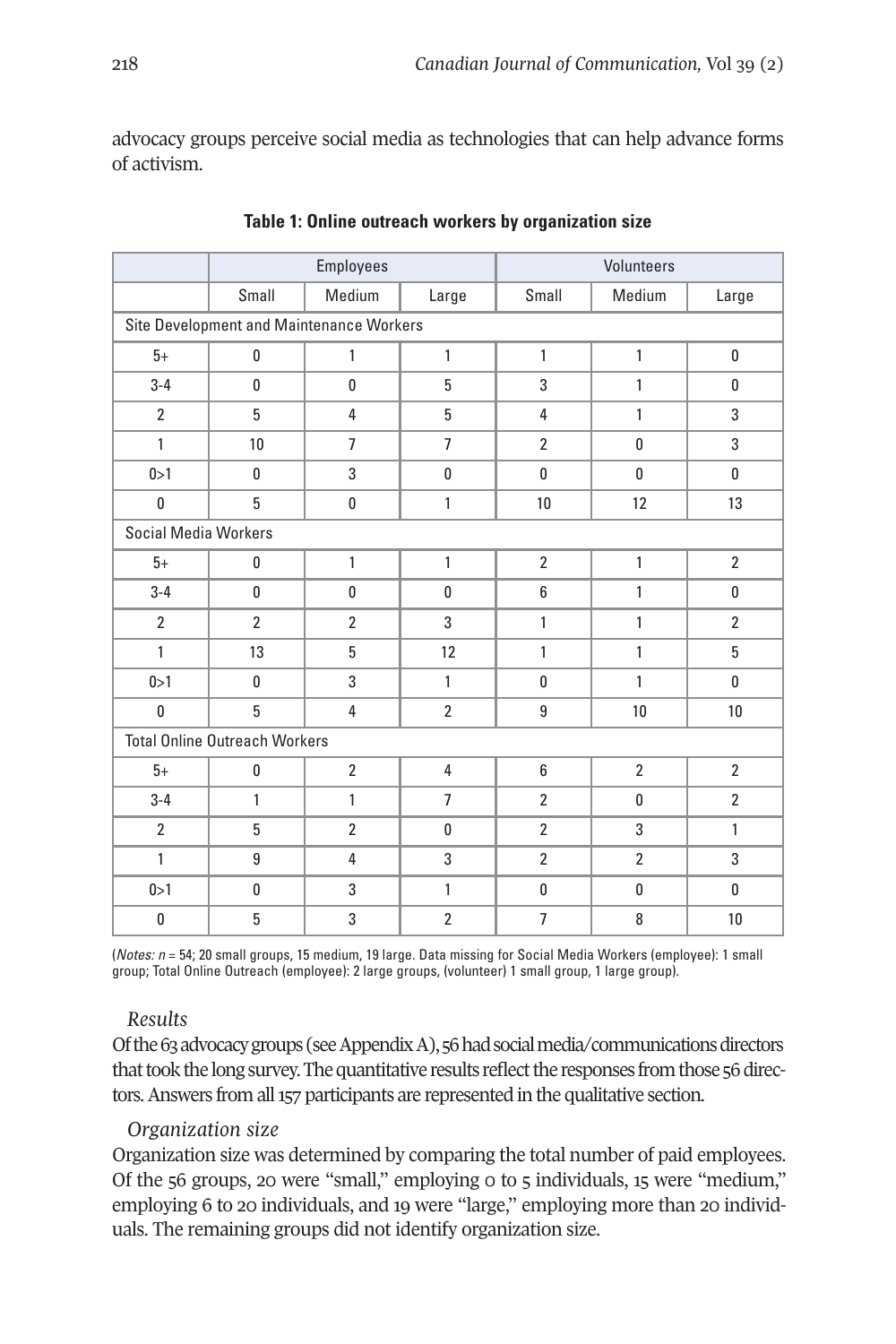## *Employees and volunteers working in online outreach*

As shown in Table 1, larger organizations were more likely to have paid employees working in various online outreach positions, whereas smaller organizations were more likely to have volunteers doing these same jobs.

Larger groups were also more likely to employ more individuals in website development and maintenance positions, although most groups noted that they employ at least one person in this area. Smaller groups had more volunteers in the area of website development and maintenance, with eight of 20 groups having two or more in these positions. There was more similarity among the groups for social media and online outreach positions, although larger groups were more likely to have additional employees and smaller groups were more likely to have additional volunteers.

#### *Social media adoption*

In response to the question: *does your organization use social media to interact with members of the general public*? 54 of 56 groups answered "yes." Only the Fur Institute of Canada and the Louis Even Institute for Social Justice answered "no."

As noted in Figure 1, the findings suggest that most groups are using Facebook (54 of 56) and Twitter (50 of 56). YouTube is also quite popular (75%) as are blogs (52%). The remaining social media technologies are not being adopted by a large percentage of groups.





Fifty-two percent of all groups surveyed use Facebook every day, and an additional 30 percent use it a few times a week. Fifty-seven percent use Twitter every day, and an additional 22 percent use it a few times a week. Of the remaining technologies, blogs are used the most often, with 5 of 56 groups blogging every day and an additional 11 blogging a few times a week. Most groups use YouTube a few times a month.

The advocacy organizations were also asked about their adoption of other social media technologies. Openmedia.ca, CARE Canada, Four Green Steps, and a large anonymous group use Pinterest. Four groups use Flickr, one uses Constant Contact, and another uses FeedBlitz.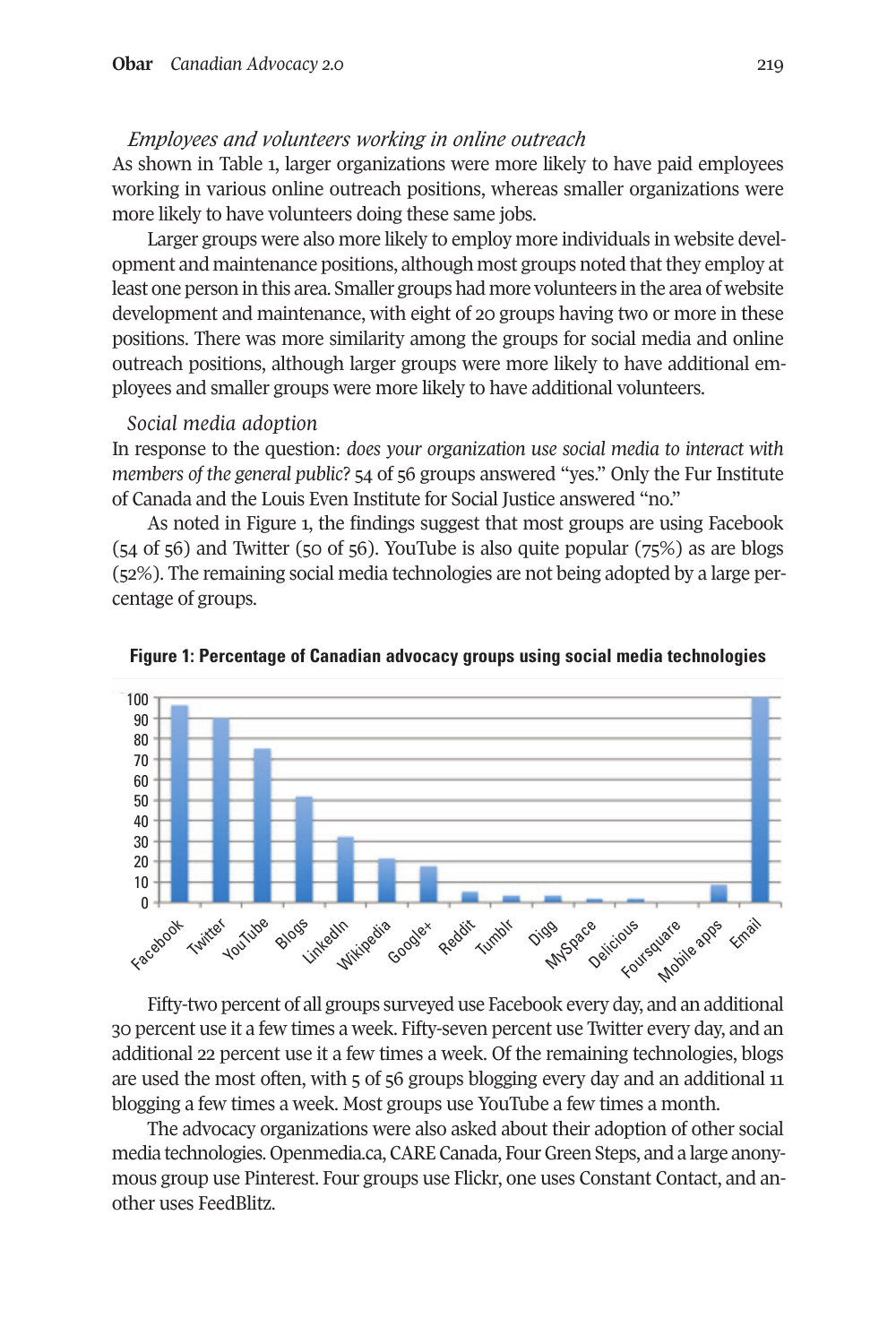All 56 organizations send emails to members of the general public. The Feminist Majority Foundation sends emails to 170,000 individuals a few times a week, and both the David Suzuki Foundation and World Wildlife Fund Canada send emails to 150,000 individuals less than once a week. Openmedia.ca (a small group) has the largest list, sending 600,000 emails less than once a week. Most large organizations have email lists of more than 10,000 people, whereas most medium and small organizations have lists of between 100 and 5,000 people. The majority of groups send emails a few times a week or less, with only three of 56 sending emails once a day or more.

*Ranking social media technologies for facilitating advocacy-related tasks* To help assess how the Canadian advocacy community perceives social media affordances, communications directors ranked six social media technologies—Facebook, Twitter, Google+, YouTube, Blogs, and email—based upon perceived ability to help facilitate advocacy-related tasks.

**Table 2: Advocacy group rankings for various social media technologies in terms of their ability to facilitate various advocacy-related tasks**

| <b>Advocacy Tasks</b>                                                                |          | $\overline{2}$ | 3       | 4       | 5       | 6       |  |
|--------------------------------------------------------------------------------------|----------|----------------|---------|---------|---------|---------|--|
| Educating the public about the issues<br>that matter to your organization            | Email    | Facebook       | Twitter | Blog    | YouTube | Google+ |  |
| Informing citizens about relevant<br>dates, events, government<br>deliberations, etc | Email    | Facebook       | Twitter | Blog    | YouTube | Google+ |  |
| Getting your existing members in-<br>volved in your work                             | Email    | Facebook       | Twitter | Blog    | YouTube | Google+ |  |
| Reaching out to new people                                                           | Facebook | Twitter        | Blog    | YouTube | Email   | Google+ |  |
| Giving citizens a place to voice<br>their opinions                                   | Facebook | Twitter        | Blog    | YouTube | Email   | Google+ |  |
| Conversing with citizens                                                             | Facebook | Twitter        | Blog    | Email   | YouTube | Google+ |  |
| Getting your members to take action!                                                 | Email    | Facebook       | Twitter | Blog    | YouTube | Google+ |  |
| Collecting petition signatures                                                       | Email    | Facebook       | Twitter | Blog    | YouTube | Google+ |  |
| Mobilizing citizens                                                                  | Facebook | Email          | Twitter | Blog    | YouTube | Google+ |  |

*Note:* Rankings based on 56 social media/communication director responses

As noted in Table 2, email and Facebook were the preferred methods of communication for mosttasks. Regardless of Facebook's ranking, Twitter always followed, (except in one instance), and blogs were almost always the next most popular. Most surprising was Google+, which ranked last in all categories. YouTube was most often second last.

Though Facebook and email were often the top-ranked technologies, the pattern changed slightly when groups were asked which technologies help with "reaching out to new people," "giving citizens a place to voice their opinions," and "conversing with citizens." Facebook always ranked first, Twitter second, and blogs third, while email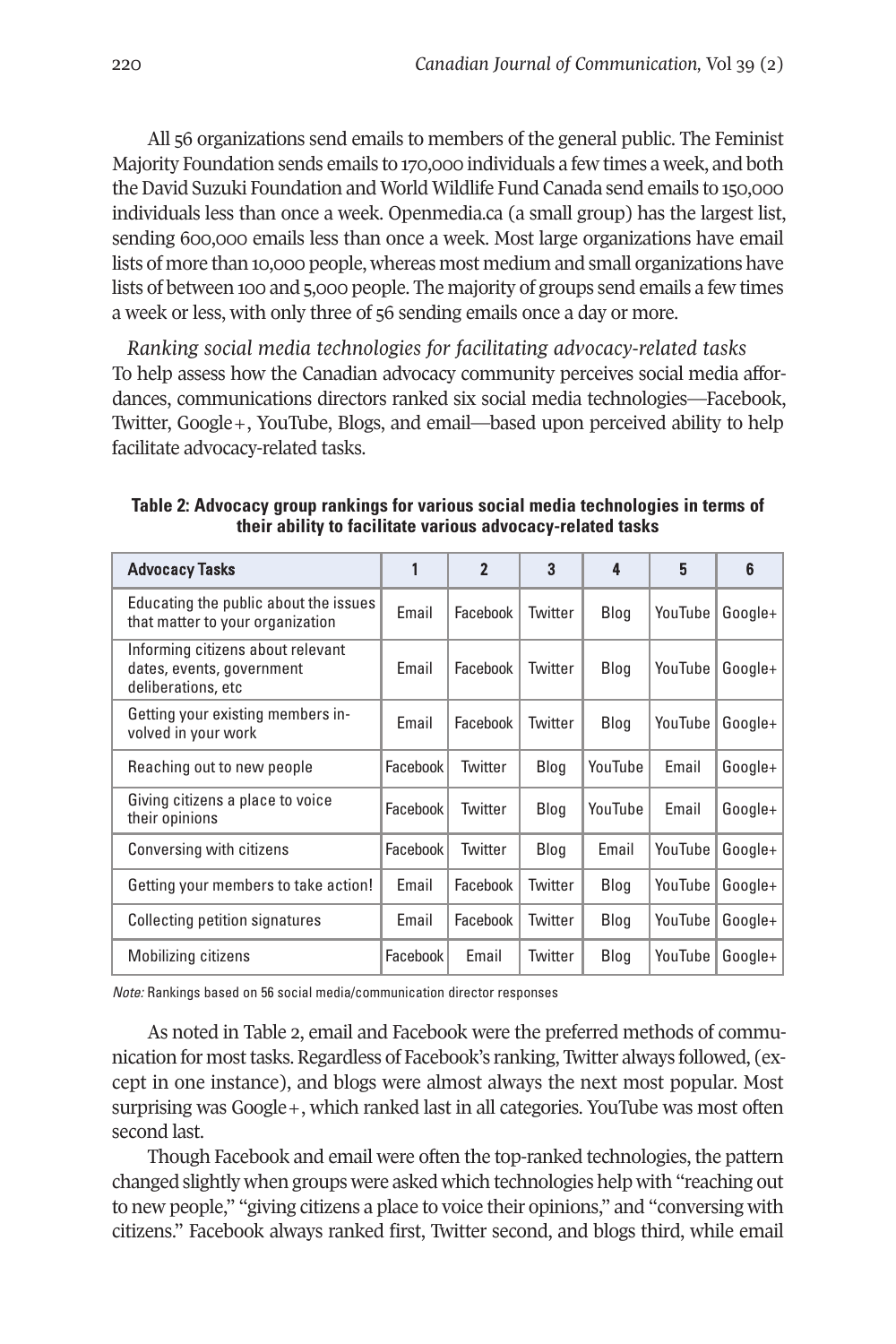dropped to either fourth or fifth, suggesting that perhaps the advocacy community feels that Web 2.0 social media technologies—as opposed to more traditional Internet technologies like email—have enhanced their ability to accomplish these more interactive tasks.

## **Qualitative analysis**

All 157 participants answered open-ended questions about social media's potential for advancing forms of activism. Participants identified perceived benefits afforded by social media, as well as drawbacks associated with social media usage. Both are described below.

## *Perception of benefits afforded by social media*

The social media affordances described, emphasize how Canadian advocacy groups perceive social media technologies as tools for advancing forms of activism. The affordances repeated most often are organized here into three sections. Social media technologies: 1) strengthen outreach efforts, 2) enable engaging feedback loops, and 3) increase speed of communication.

1) social media technologies help to strengthen outreach efforts "outreach"

The perceived social media affordance repeated most often addressed an enhanced ability for advocacy organizations to strengthen outreach efforts. As noted in Table 3, advocacy groups identified four ways that social media contribute to outreach: a) facilitating communication with a larger number of individuals, b) building connections with younger individuals, c) ease of use, and d) overcoming the limitations of organization size and budget.

*Facilitating communication with a larger number of individuals.* Groups noted that social media help them to reach a larger number of individuals. The Canadian Alliance of Student Associations (CASA) talked about "cast(ing) a wider net"; the Canadian Civil Liberties Association (CCLA) said, "we're able to connect far more broadly than ever before"; and the Wellesley Institute noted, "we're not just talking to the same people all the time." Speaking about LinkedIn, the Canadian Bar Association (CBA) commented that it "gives the CBA exposure to 60,000 Canadian lawyers who have accounts but are not association members." Some groups emphasized the relationship between the power of the social network and an organization's reach. The Canadian Labour Congress (CLC) said, "the viral part of social media is important, it helps us reach people we perhaps would not be able to identify, using the friend of a friend, etc." The CCLA said, "we've been able to forge relationships with 'influencers' on Twitter who will RT (retweet) our tweets if we ask," and CASA added, "magnification from other users on social media sites allows the message not only to cast a wider net, but to be imbued with the tacit implication that other users believe it to be worthwhile."

*Building connections with younger individuals.* The ability to find and connect to younger individuals, a generally untapped population for the advocacy community, was an often repeated aspect of social media's outreach capabilities. Ducks Unlimited Canada said social media, "bridges the gap with our younger audience, or the audience who, of course, would never go to any of our events or get our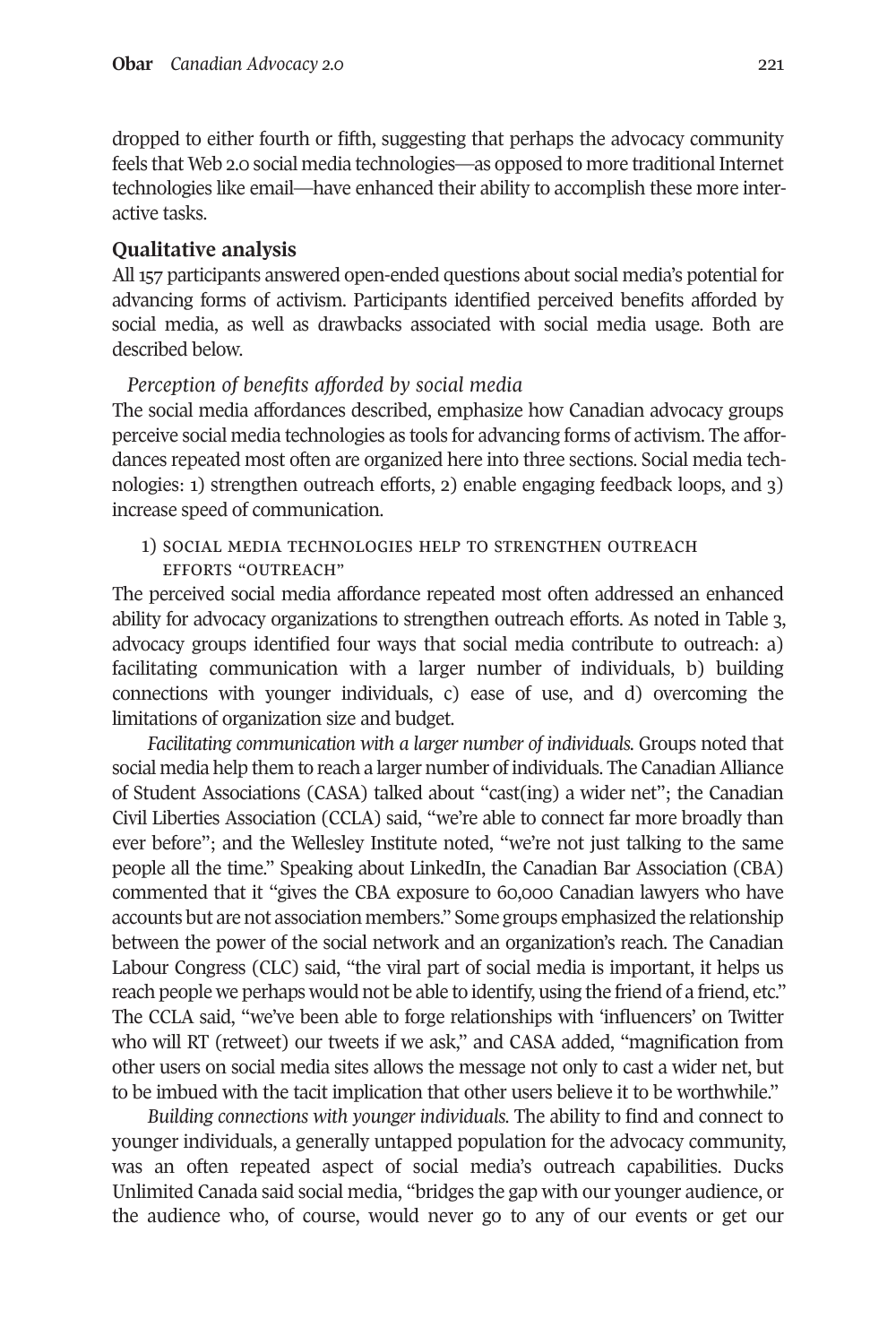volunteer emails." Similarly, some groups spoke about staying "relevant," and noted that social media have helped them to raise their "profile." Egale Canada Human Rights Trust said:

Social media has strongly influenced the way our organization is perceived amongst certain niche communities. For instance, some individuals and news sources now view [Egale] as more relevant and responsive than before we were on Facebook and Twitter, despite the fact that the quality and nature of our work remains extremely similar to the pre-social media days.

*Ease of use.* Advocacy groups emphasized that social media support outreach efforts by being relatively easy to use and also by making certain organizational tasks easier. For example, the David Suzuki Foundation said that social media make it "easier to communicate with followers and to give them ways to take action in their daily lives." A number of groups also pointed to social media analytics and metrics, which have made it easier (and less expensive) to evaluate strengths and weaknesses of advocacy efforts. Groups noted that social media's ease of use helps contribute to the "snowball effect," which helps build advocacy group size. The Toronto Environmental Alliance said, "social media can help bring our message to new people by making it easy for our members and followers to share information about us."

*Overcoming the limitations of organization size and budget.* The most compelling benefit articulated about social media's role in strengthening outreach efforts was overcoming the limitations of organization size and budget. As the Dogwood Initiative commented, "our organization is terribly underfunded. Social media helps us get bigger using less time and resources." Indeed, those who described how social media "make the small big" (Wellesley Institute) recounted how the technology has opened doors and created opportunities to participate in a political game often dominated by larger organizations. As Openmedia.ca said:

Social media demonstrate huge potential for reinvigorating local communities. … As an organization that facilitates social change through participatory decision-making, it is hugely important to have these low-cost, low-barrier tools to allow us to reach thousand[s], to receive feedback, and to build communities online.

2) social media enable engaging feedback loops "feedback loops" Another social media affordance identified was the engaging feedback loop (see Table 3).Advocacy groups emphasized that social media contribute to this in two ways: a) facilitating conversation, and b) providing community-building opportunities that are not available via offline communication or other forms of online communication.

*Facilitating conversation.* Groups perceive the interactivity central to social media as a contributor to more effective communication and community-building efforts. World Wildlife Fund Canada said that social media allow them "to respond to questions and criticism openly … [and] gives us tools to empower our supporters." The Rideau Institute said, "social media gives us a greater ability to understand what issues people are talking about and to introduce new issues into that conversation." Many groups referred to the form of communication taking place over social media as a "con-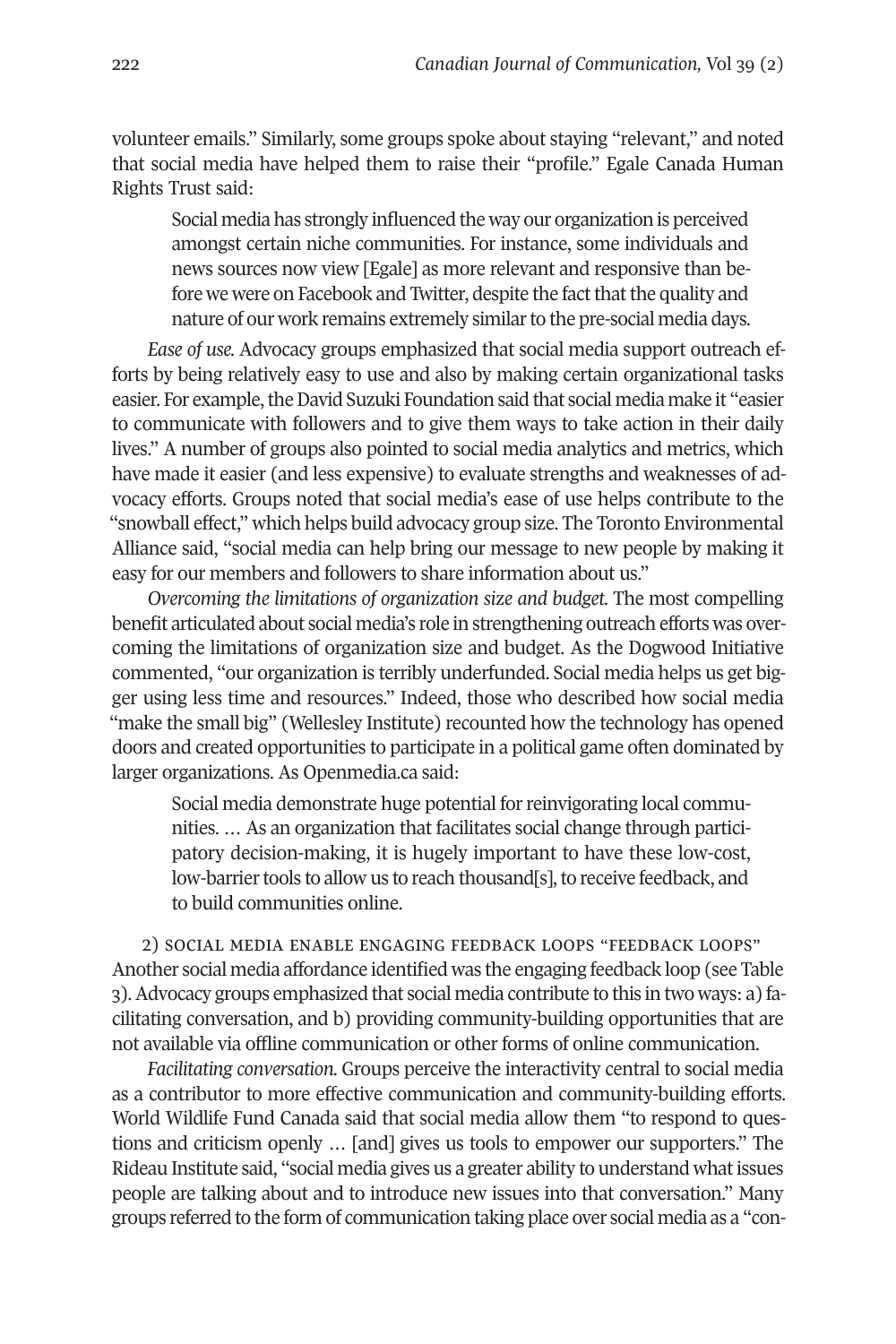| <b>Perceived Social Media</b><br>Affordances | Features                                                                                                                                                                                          |  |  |  |  |
|----------------------------------------------|---------------------------------------------------------------------------------------------------------------------------------------------------------------------------------------------------|--|--|--|--|
| 1) OUTREACH                                  | a) Facilitate communication with a larger number of individuals<br>b) Build connections with younger individuals<br>c) Ease of use<br>d) Overcome the limitations of organization size and budget |  |  |  |  |
| 2) FEEDBACK LOOPS                            | a) Facilitate conversation<br>b) Provide community-building opportunities not available via<br>offline or other forms of online communication                                                     |  |  |  |  |
| 3) SPEED                                     | a) Facilitate communication in real time<br>b) Facilitate engagement as issues of interest are unfolding                                                                                          |  |  |  |  |

**Table 3: Advocacy group perceptions of social media affordances.**

versation," or, as one anonymous group noted, "not a monologue." The same anonymous group also said that social media help to "humanize" their organization.

*Providing community-building opportunities not available via offline or other forms of online communication.* Advocacy groups described the affordance of engaging feedback loops by comparing the communication opportunities offered by social media with those offered by more traditional advocacy strategies. The Green Action Centre said social media provide "an opportunity for dialogue about everyday issues that aren't normally had in person, at events, or via email/newsletters." An anonymous group said that social media provide "the possibility to enter a direct conversation with constituents. Unlike email or offline channels, [social media] are more immediate and less formal, which help to create more personal relationships."

3) social media increase the speed of communication "speed" The third perceived social media affordance articulated by Canadian advocacy groups suggested that the technologies help to facilitate forms of activism by increasing the speed of communication. As illustrated in Table 3, advocacy groups noted two ways that social media contribute to this communication opportunity: a) facilitating communication in real time, and b) facilitating engagement as issues of interest are unfolding.

*Facilitating communication in real time.* The Songwriters Association of Canada mentioned that social media offer the benefits of communicating in "real time," which they suggested contributes to their ability to generate and maintain a more "tangible community." World Wildlife Fund Canada emphasized similar benefits associated with "daily connectedness" and, as a result, a link to "cultural relevancy." An anonymous group said:

When we plan events, Twitter and FB [Facebook] are great tools to get the information distributed and to update the status of each event. For example, when we decided to stop selling tickets [to an event], we posted it on FB and Twitter and gave everyone 24 hours notice. It is much more effective than simply posting an update on our website.

*Facilitating engagement as issues of interest are unfolding.* Most often when Canadian advocacy groups emphasized the speed of communication as a benefit, they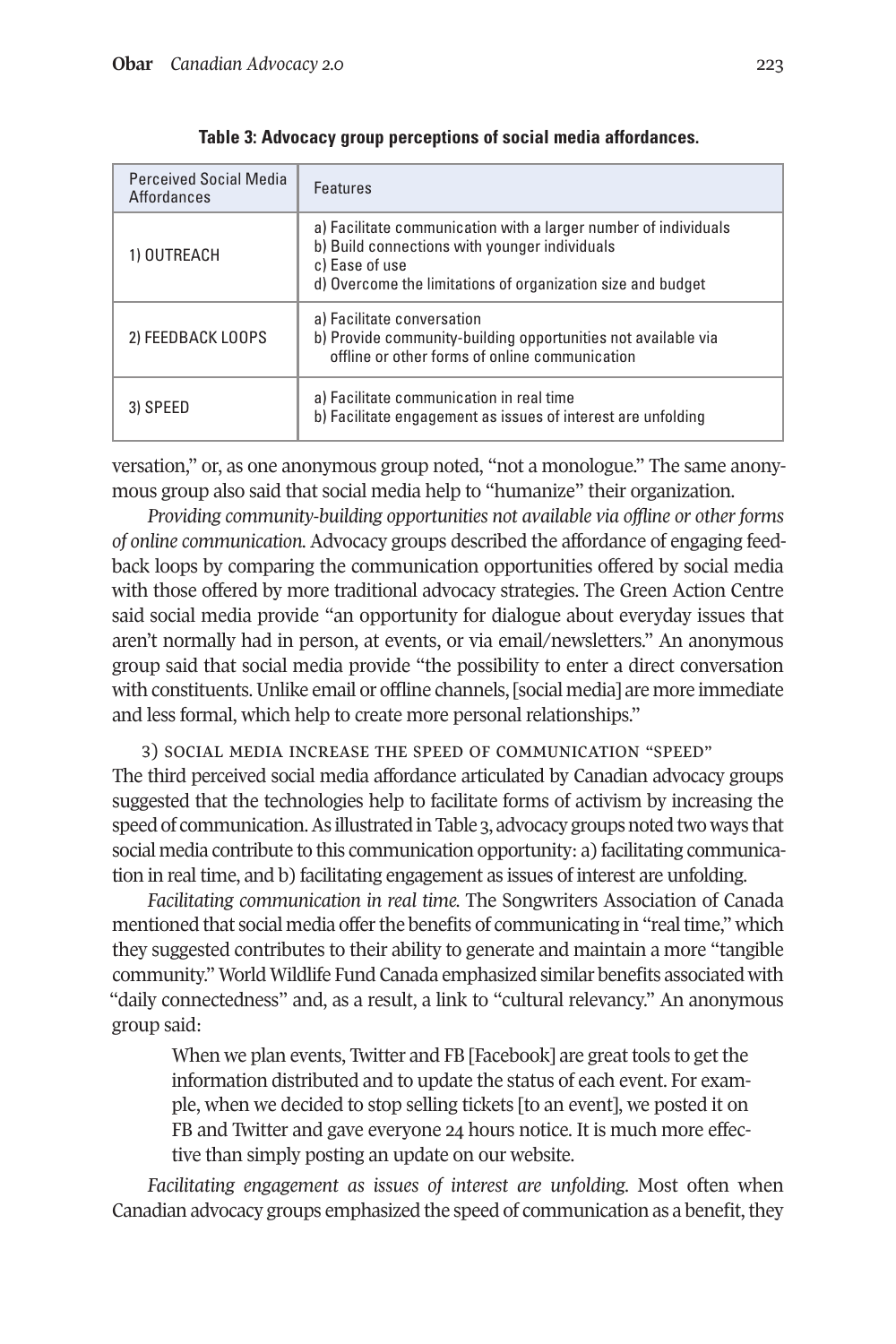noted that social media offered them an enhanced ability to engage in issues as they are unfolding. The Canadian Alliance for Student Associations said that social media "allows us to be a constant contributor to whatever issue we may be dealing with or any breaking news matter." It was also suggested that speed strengthens collective action efforts, including "the ability to forward polls and other advocacy tools quickly" (Catholic Civil Rights League) and "enable[ing] massive mobilization at critical moments" (Feminist Majority Foundation).

*Perceptions of drawbacks associated with social media use* The most common drawbacks associated with social media, identified by the advocacy groups surveyed, are organized here into three sections:1) social media require a considerable commitment of staff time and resources, 2) social media do not necessarily advance the goals of advocacy, and 3) social media need to be better understood to be used more effectively.

## social media require a considerable commitment of staff time and resources

Many groups emphasized that it requires a considerable amount of staff time and resources to maintain an effective social media presence. The Fur Institute of Canada said bluntly, "we don't have the resources to use social media."Apathy is Boring noted that "it takes up a lot of staff time to simply maintain a presence and keep up with conversations." The Polaris Institute described how smaller organizations are at a disadvantage:

We have low capacity and have a hard time to keep [*sic*] everyone's attention span on our issues without putting in a lot more effort. Social media is more adapted for organizations with much larger structures, with people dedicated to communications.

Many groups articulated that the day-to-day requirements of maintaining a social media presence that has both breadth and depth can be challenging, and are potentially damaging to an organization. The Dogwood Initiative commented on the diversion of resources: "It takes a tremendous amount of time to maintain a presence in the everexpanding universe of social media. ... It can distract from other, more important forms of communication." The Feminist Majority Foundation highlighted that a lack of social media resources can have an impact on public perception of an organization:

With varying numbers of interns/staff, the amount of human power we have to keep up all the different platforms changes greatly. This always leaves us in the place of trying to not look like we are no longer socially active on all fronts. We may have enough interns to write 5 blogs a week in the summer, and then only have staff in the winter and it is hard to put out more than 1 blog a week. The fluctuation makes us look inconsistent.

social media do not necessarily advance the goals of advocacy Some groups remain unconvinced that social media are effective tools for advocacy. An anonymous group said social media provide "basic recognition, nothing more. A 'like' button does not help us in any way." Another anonymous organization noted,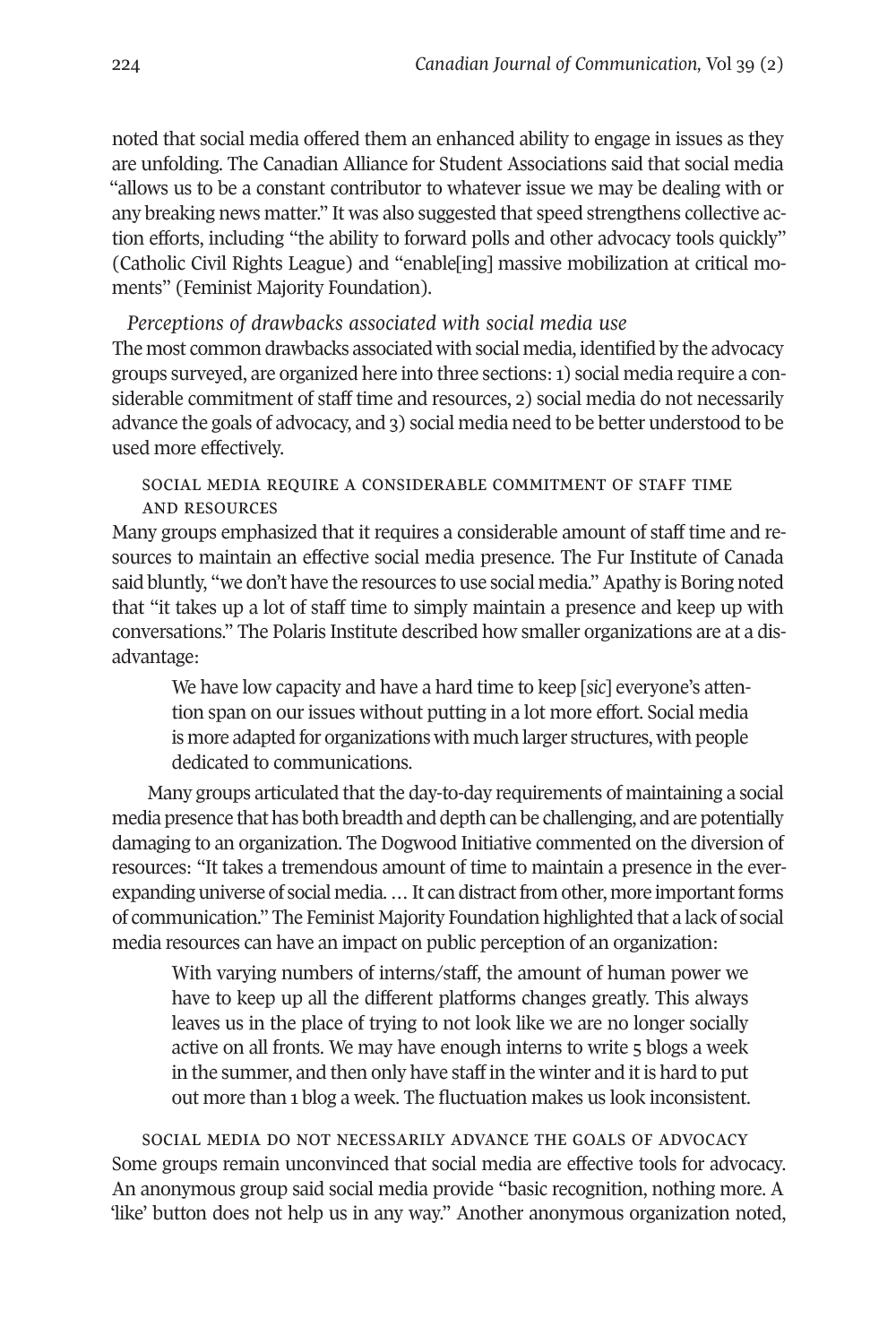"social media allows us to create a base movement, but[it] has also created a substantial class of 'slacktivists' who … can never truly be nurtured into real activists." Citizens for Public Justice emphasized how the superficiality of slacktivism does little to effect change, "people click, but don't come out; they support a cause online, but that's millimeters deep and does not truly bother the powers that be." Some groups went a step further and emphasized how social media may actually create a false sense of a movement's size and capability, which could be damaging to collective action efforts. Democracy Watch said:

It sends an unrealistic sense of our reach and influence, and if you fall victim to believing this is real, one runs the risk of attempting to mobilize people or call upon them to act with little follow through, which could lead to some humiliation.

*Social media need to be better understood for more effective use* Many groups noted that they are relatively new to social media and that integrating the technology into established routines poses a variety of challenges. The Wellesley Institute added that they are still trying to figure out "that fine balance between too much and too little." The Ontario Federation of Anglers and Hunters voiced a desire to learn how to use social media more effectively:

There appears to be little information or instruction available on how to use social media, particularly Twitter and Facebook. … We have goals and a strategy for the use of social media, and understand the technical side, but the actual operational side … is largely guesswork.

Groups also emphasized the difficulties associated with social media's seemingly constant evolution. A representative from the Canadian Library Association said:

Right now I am experiencing issues drawing members from the face book [*sic*] group to the new page. Also if the technology changes (like the new face book [*sic*] timeline and you are not keen on the changes) it is difficult.

The Canadian Alliance for Student Associations expressed a similar concern:

As with any new development, it has taken care and attention to work out the kinks in our system. A fair amount of time that could have been spent doing other things is now directed at social media use, and it is difficult to measure that impact. Inevitably, this medium will continue to change and necessitate further analysis and labour hours.

Indeed, many groups emphasized that social media present a considerable challenge to the understaffed and underfunded. Though most said they are engaging in some form of social media strategy, for some, the deterrent risks may be affecting their level of engagement and experimentation.

## **Discussion**

The results of this survey of 157 participants from 63 advocacy groups operating in Canada suggest four conclusions: 1) most of the Canadian advocacy groups surveyed are adopting a limited selection of social media technologies, mainly Facebook, Twitter,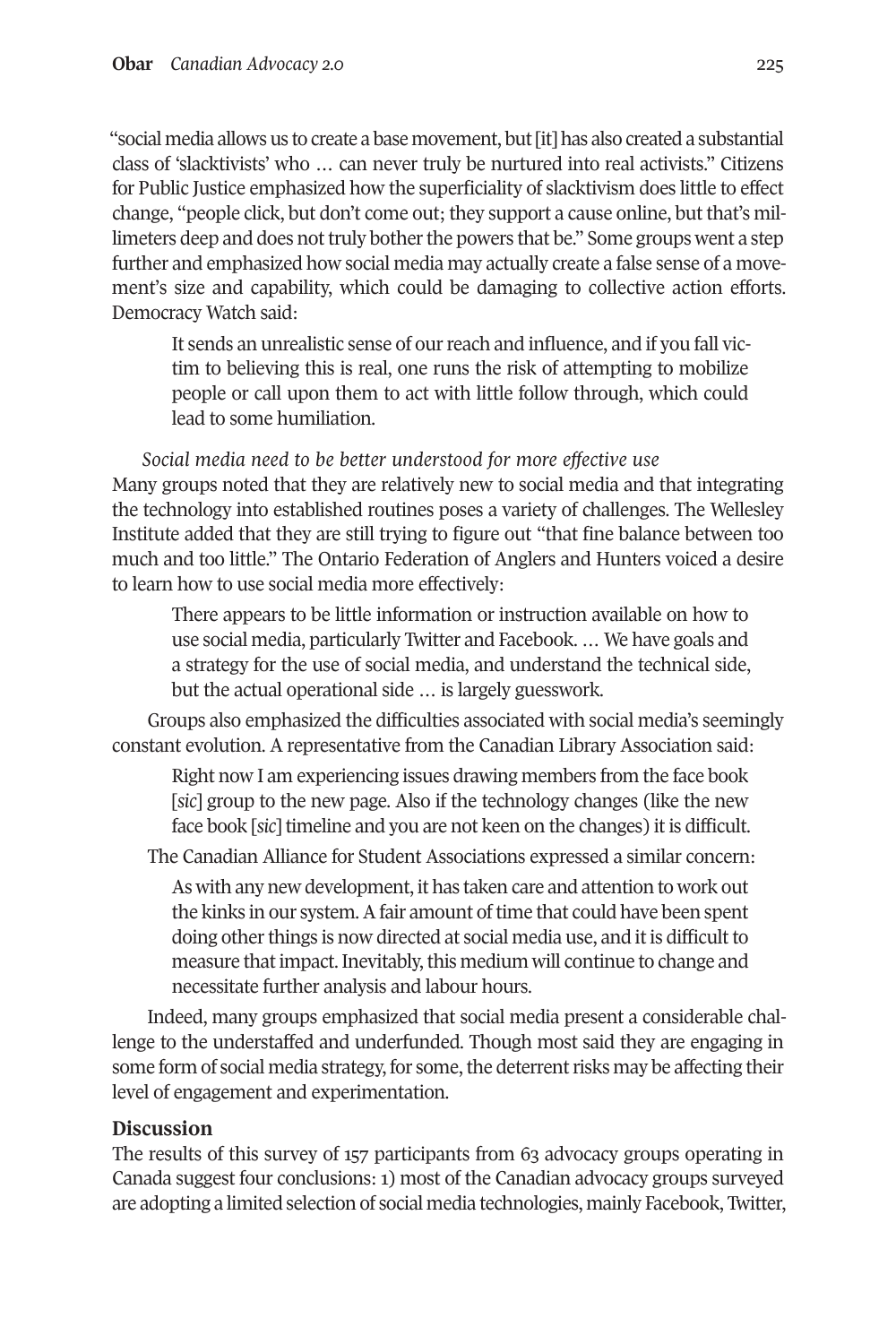blogs, and YouTube, 2) these same groups perceive social media as offering a variety of beneficial affordances, 3) many groups have reservations about overcommitting to the technology, and 4) when the results of this study are compared with Obar et al. (2012), the Canadian groups appear more cautious in their adoption of social media strategy than their American counterparts.

Beginning with social media usage, the findings of this study reveal that Canadian advocacy groups both large and small have been building online outreach teams that include workers specifically devoted to the management of a social media presence. Larger groups are slightly more likely to hire employees to work in these positions, whereas smaller groups more commonly work with volunteers—a finding that is not surprising as smaller organizations typically have fewer financial resources.

When the groups were asked about specific social media technologies they have adopted, preferences were clear. Almost all focus the majority of their efforts on Facebook and Twitter, with most engaging these technologies at least a few times a week. Seventy-five percent of groups use YouTube, generally a few times each month. This suggests that groups are primarily using YouTube to manage a video presence, as opposed to using the technology to engage in ongoing conversations. Slightly more than half of the groups also use blogs; however, few reported updating them more than a few times a month. Email was found to be very popular, with all groups emailing relatively large lists of individuals. The frequency of email communication, however, varied considerably across groups.

The finding that most groups are not engaging heavily with social media technologies other than Facebook and Twitter is surprising considering the wide variety of popular outlets and functionalities available. Perhaps this can be attributed to the finding that many Canadian groups are concerned about the resources required to maintain a broad and deep social media presence, which may take away from more traditional, trusted outreach methods. As the Dogwood Initiative commented: "It takes a tremendous amount of time to maintain a presence in the ever-expanding universe of social media. … It can distract from other, more important forms of communication."

Preferences for Facebook, Twitter, and email were also noted when the groups ranked a selection of technologies in terms of their ability to help facilitate advocacyrelated tasks. Across all tasks, Facebook and email usually received the first or second ranking, with Twitter coming in third, and blogs fourth. The pattern was altered slightly when groups were asked about "reaching out to new people," "giving citizens a place to voice their opinions," and "conversing with citizens." In these instances, Facebook always ranked first, Twitter second, blogs third, and email fourth or fifth. Perhaps this change can be attributed to groups perceiving that interactive technologies like Facebook, Twitter, and blogs enhance their ability to accomplish these specific outreach and communication tasks. The results of the qualitative section support this finding, as many groups noted that both an expanded reach and an ability to engage in community building through interactive communication are affordances offered by social media. These findings may also help to clarify blurred distinctions between email, which can be considered a "social" media, and "social media" technologies that offer Web 2.0 functionality. Perhaps this suggests that email should not be considered social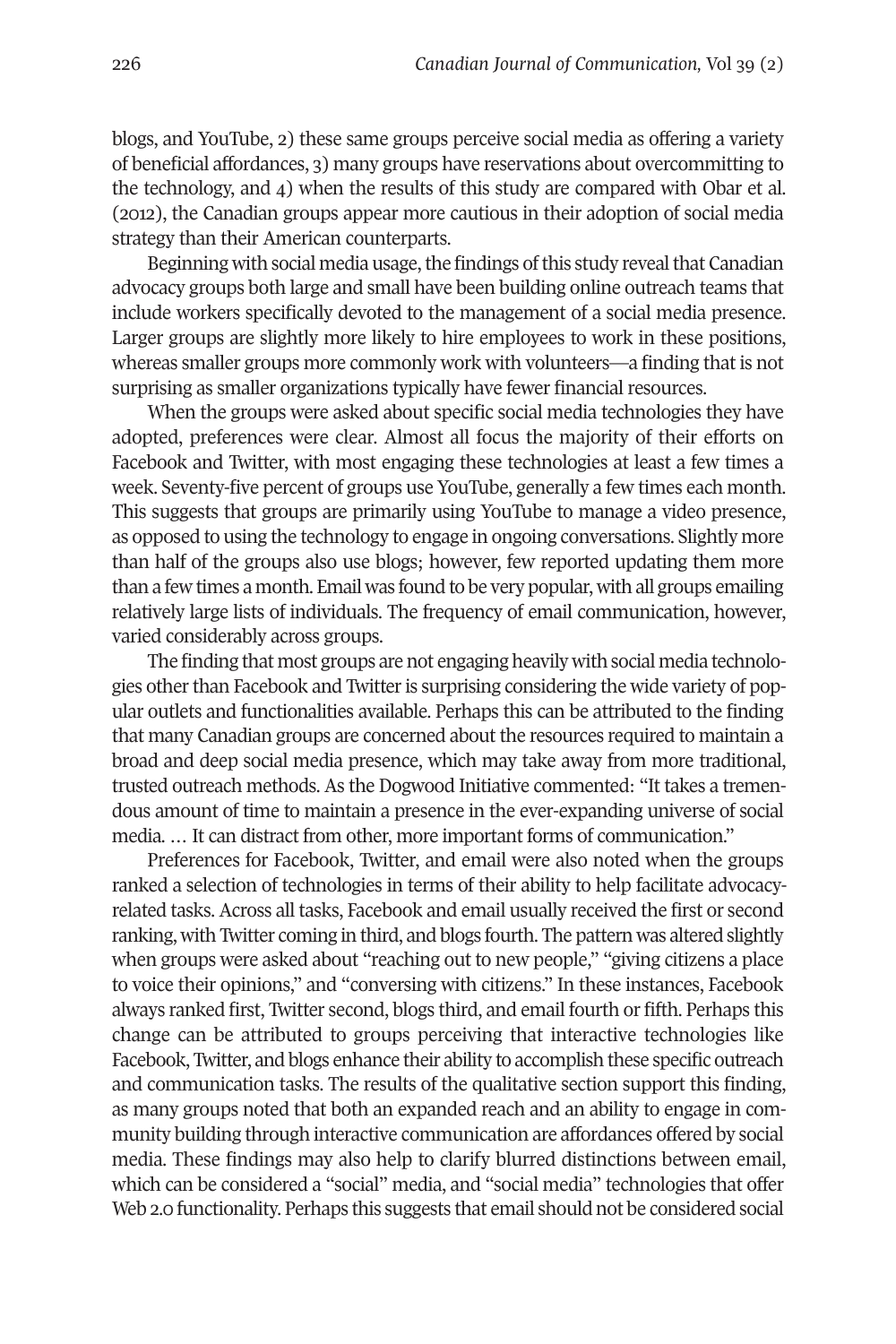media, because it does not offerthe same opportunities for virtual expression and conversation made available by sites like Facebook and Twitter.

A surprising finding was the consistent ranking of Google + in last place across all tasks, and the fact that only 10 of 56 groups surveyed use the service. Google products, including search, Gmail, and Google Docs, are among the most popular products of their kind, yet the results suggest that Canadian advocacy groups do not see the need to engage with Google's social networking service. As of September 2012, Google+ had 400 million users (Newton, 2012), compared to Facebook's one billion and Twitter's 500 million. This suggests that the decision to avoid Google+ likely has more to do with the challenges of resource allocation than with concerns about audience reach.

The qualitative section revealed that while many Canadian advocacy groups perceive social media to be effective tools for strengthening advocacy-related initiatives, many also have reservations about overcommitting to the technology.

When asked about the beneficial affordances social media provide to their organization, participants routinely suggested that the technology helps to strengthen outreach efforts. This is similar to the "visibility" affordance identified by Treem and Leonardi (2012). Reaching more people, connecting to younger individuals, ease of use, and the ability "to make the small big" (Wellesley Institute) were four benefits groups attributed to social media technologies. Groups are realizing an enhanced ability to build larger organizations through expanded recruitment opportunities and louder and more effective microphones for advertising and promotion—bringing the attention of the mainstream media, donors, and policymakers to those previously ignored. Groups are finding that they can do more with less, and are pursuing collective action initiatives in response to a larger number of issues with a sense of confidence that responses will have more of an impact. In sum, groups believe that these "lowcost, low-barrier tools" [\(Openmedia.ca\)](http://Openmedia.ca) are helping to open the door to the public sphere and are giving groups of varying sizes and resources access to a political game traditionally dominated by a select few.

Other perceived affordances emphasized that social media enable engaging feedback loops and increase the speed of communication. In terms of the former, groups identified that engaging feedback loops foster community building through interactive conversations with site visitors and fellow activists, and help groups to overcome the limitations of offline and other online communication tools. This is similar to the "association" affordance identified by Treem and Leonardi (2012). By speeding up communication, groups identified an enhanced ability to contribute detailed and timely responses to time-sensitive issues. Not only does this help to facilitate the feedbackloop affordance (contributing to community building), it also allows groups to participate in a greater number of collective action initiatives, as they are able to do more with less. As the Feminist Majority Foundation noted, social media "enable massive mobilization at critical moments."

At the same time, some groups expressed reservations about overcommitting to the technology. Concerns that the hype may be diverting resources from proven strategies were common. Why take on a multitude of projects and do a poor job, when the traditional tools for advocacy can produce predictable and satisfactory outcomes in a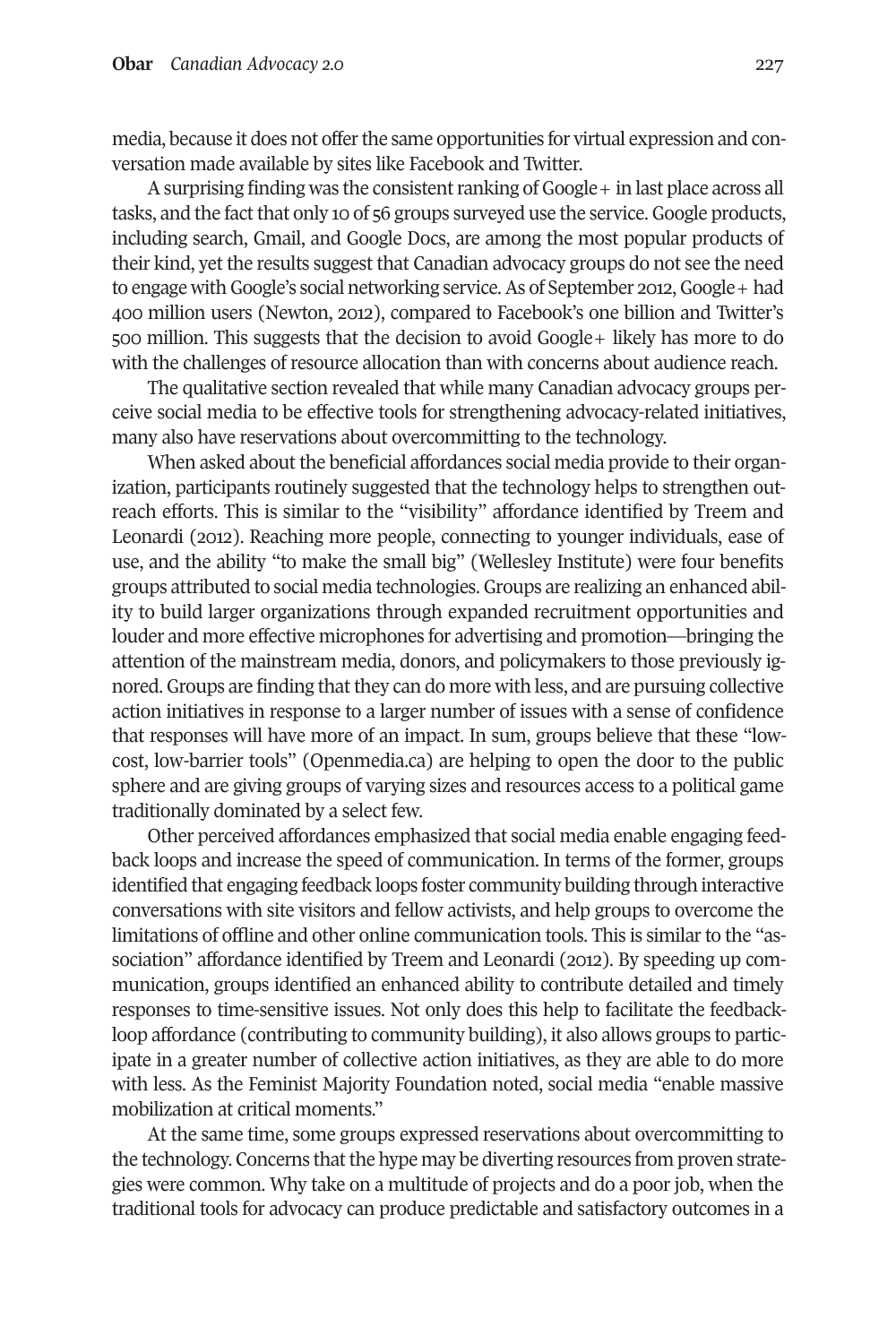smaller number of projects? The rise of "slacktivists" that delude organizations into a false sense of power also raised concerns, and further reveals why groups are hesitant to overcommit to social media. As exemplified when Citizens for Public Justice said, "people click, but don't come out," it is clear that some groups remain unconvinced that social media can substitute for proven on-the-ground techniques. These drawbacks highlight an interesting distinction from those that are excited by the perceived affordance of being able to overcome their size and budget limitations and do more with less.

The third drawback expressed—the steep learning curve—may help explain the aforementioned reservations. Perhaps some groups are apprehensive about social media because they have yet to fully realize how they can benefit from the unique strengths and opportunities that others believe social media provide. How can the energy and vast numbers social media have the potentialto produce—albeit perhaps superficially—be used to an organization's advantage? Until groups figure out how to benefit from the firepower that social media supposedly provide, it is likely that apprehension will persist.

When the results of this study are compared with those in "Advocacy 2.0: An Analysis of How Advocacy Groups in the United States Perceive and Use Social Media as Tools for Facilitating Civic Engagement and Collective Action" (Obar, Zube, & Lampe, 2012), the Canadian groups appear to be more cautious in terms of their social media strategy than their American counterparts. More of the American groups are using Facebook, Twitter, blogs, and YouTube and are doing so more often. The American groups also engage with a wider variety of technologies, with more groups also using Flickr, Tumblr, Foursquare, Diigo, Vimeo, and a variety of others. The American groups are also more optimistic about the affordances social media provide, and expressed very few concerns. By comparison, Canadian groups seemed both enthusiastic and guarded, which perhaps has contributed to a slightly slower and narrower adoption of social media technologies and strategies.

Four years ago, Greenberg and MacAulay (2009) noted that nonprofits operating in Canada ought to be leaders in the use of social media technologies, in part, because they are relationship-driven organizations. At the time, "the data reported … suggest that this potential remains mostly untapped" (p. 74). Among their explanations for this finding, Greenberg and MacAulay noted that limited financial and human resources might have played a prominent role. The findings of this study suggest that social media adoption by Canadian advocacy organizations has increased these past four years. They also support Greenberg and MacAulay's assertion that resources do indeed impact an organization's ability to maintain a social media presence.

On the global stage, advocacy groups have generated excitement about a number of unique communication opportunities that social media technologies may afford. The results of this study suggest that members of the Canadian advocacy community believe that while social media have the potential to strengthen advocacy campaigns, there are reasons to remain cautious. These findings were evidenced through their admitted uses (and avoidances) of social media technologies. If social media realize the democratizing function that so many envision, those groups that have been aggressive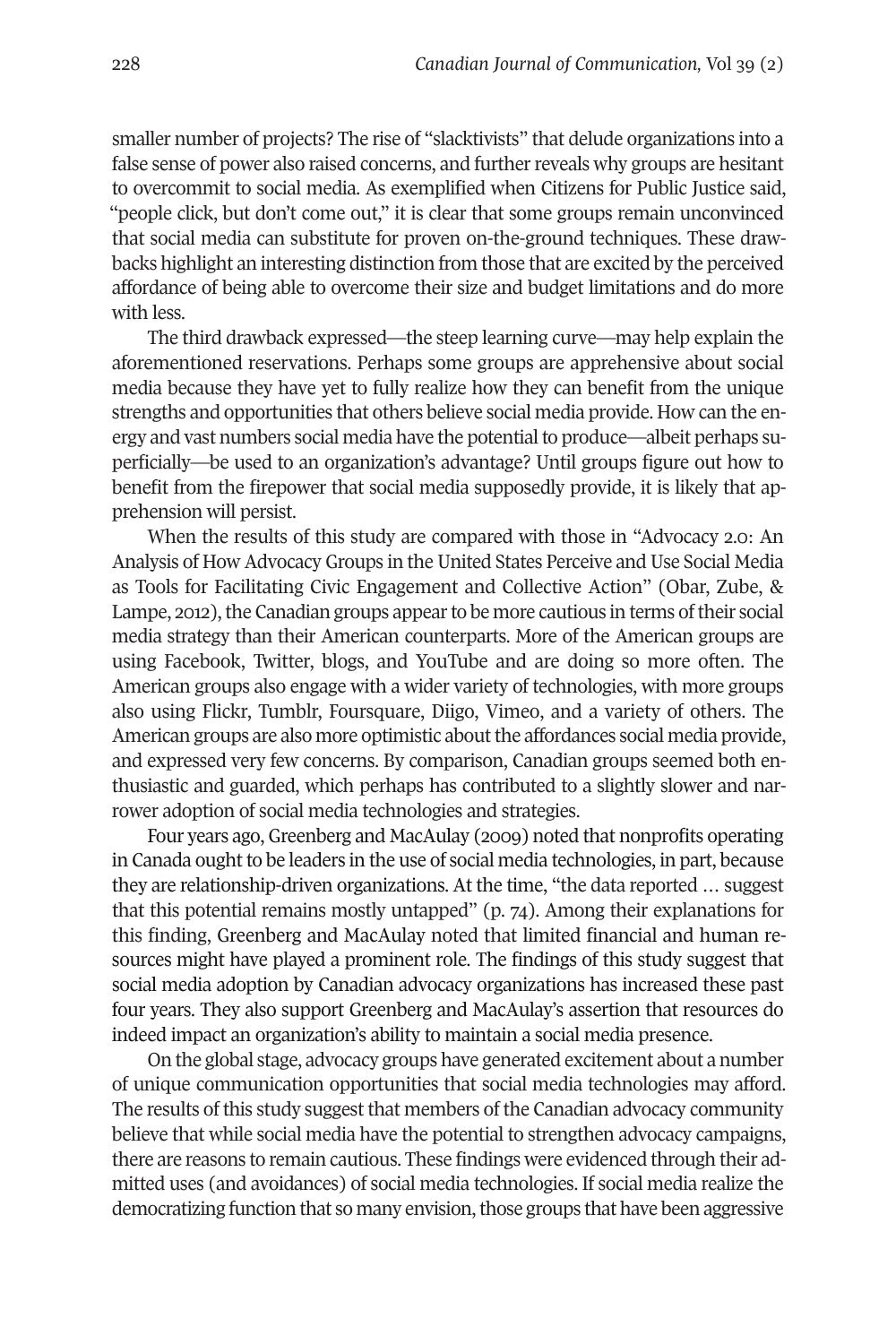and willing to take risks will likely be the first to enjoy the rewards. Conversely, if social media fails to live up to expectations, those groups that have been more measured in their approach will likely have avoided a potential threat to their viability. As the debate over the place of social media in advocacy work evolves, and as online tools multiply, new empirical research must assess the extent to which social media technologies are capable of facilitating various forms of political communication. Hopefully this study has provided another step in that direction, and contributed to a more stable foundation upon which future research can work to determine social media's actual ability to engage and mobilize the public, as well as effect political and ideological change.

## **Acknowledgements**

This research received support from the Social Sciences and Humanities Research Council of Canada. The author would also like to thank David Skinner (York University) and Laeeq Khan (Michigan State University) for their help with the project.

## **Notes**

<span id="page-18-0"></span>*1.* One famous example took place in 1999, when a combination of online and offline collective action techniques were employed by activists who successfully halted the World Trade Organization Ministerial Conference in Seattle.

- *2.* URL: <http://www.ocl-cal.gc.ca> .
- <span id="page-18-3"></span><span id="page-18-2"></span><span id="page-18-1"></span>*3.* Seven of the groups only took the shorter survey.

*4.* Participants included 88 females, 46 males, and 23 participants who did not identify gender. Of those, social media/communications directors were: 33 females, 19 males, and 4 participants who did not identify gender.

## **References**

- Avner, Marcia. (2002). *The lobbying and advocacy handbook for nonprofit organizations: Shaping public policy at the state and local level.* St. Paul, MN: Amherst H. Wilder Foundation.
- Ayres, Jeffrey M. (1999). From the streets to the Internet: The cyber-diffusion of contention. *The ANNALS of the American Academy of Political and Social Science, 566,* 132–143.
- Baker, Stephen, & Green, Heather. (2008). *Social media will change your business. Bloomberg Businessweek.* URL: [http://www.businessweek.com/stories/2008-02-20/social-media-will](http://www.businessweek.com/stories/2008-02-20/social-media-will-change-your-businessbusinessweek-business-news-stock-market-and-financial-advice)[change-your-businessbusinessweek-business-news-stock-market-and-financial-advice](http://www.businessweek.com/stories/2008-02-20/social-media-will-change-your-businessbusinessweek-business-news-stock-market-and-financial-advice) [March 10, 2014].
- Barnes, Nora G., Lescault, Ava, M., & Wright, S. (2013). *Fortune 500 are bullish on social media: Big companies get excited about Google+, Instagram, Foursquare and Pinterest.* Dartmouth, MA: University of Massachusetts Centerfor Marketing Research. URL: [http://www.umassd.edu](http://www.umassd.edu/cmr/socialmediaresearch/2013fortune500) [/cmr/socialmediaresearch/2013fortune500/](http://www.umassd.edu/cmr/socialmediaresearch/2013fortune500) [March 12, 2014].
- Benkler, Yochai, Roberts, Hal, Faris, Robert, Solow-Niederman, Alicia, & Etling, Bruce. (2013). *Social mobilization and the networked public sphere: Mapping the SOPA-PIPA debate.* Cambridge, MA: Berkman Center for Internet & Society, Harvard University.
- Bennett, W. Lance. (2003). Communicating global activism. *Information, Communication & Society, 6*(2), 143–168.
- Biddix, J. Patrick. (2010). Technology uses in campus activism from 2000 to 2008: Implications for civic learning. *Journal of College Student Development, 51*(6), 679–693.
- Boase, Jeffrey, & Wellman, Barry. (2006). Personal relationships: On and off the Internet. In D. Perlman & A.L. Vangelisti (Eds.), *The Cambridge Handbook of Personal Relationships* (pp. 709–723). Oxford, UK: Blackwell.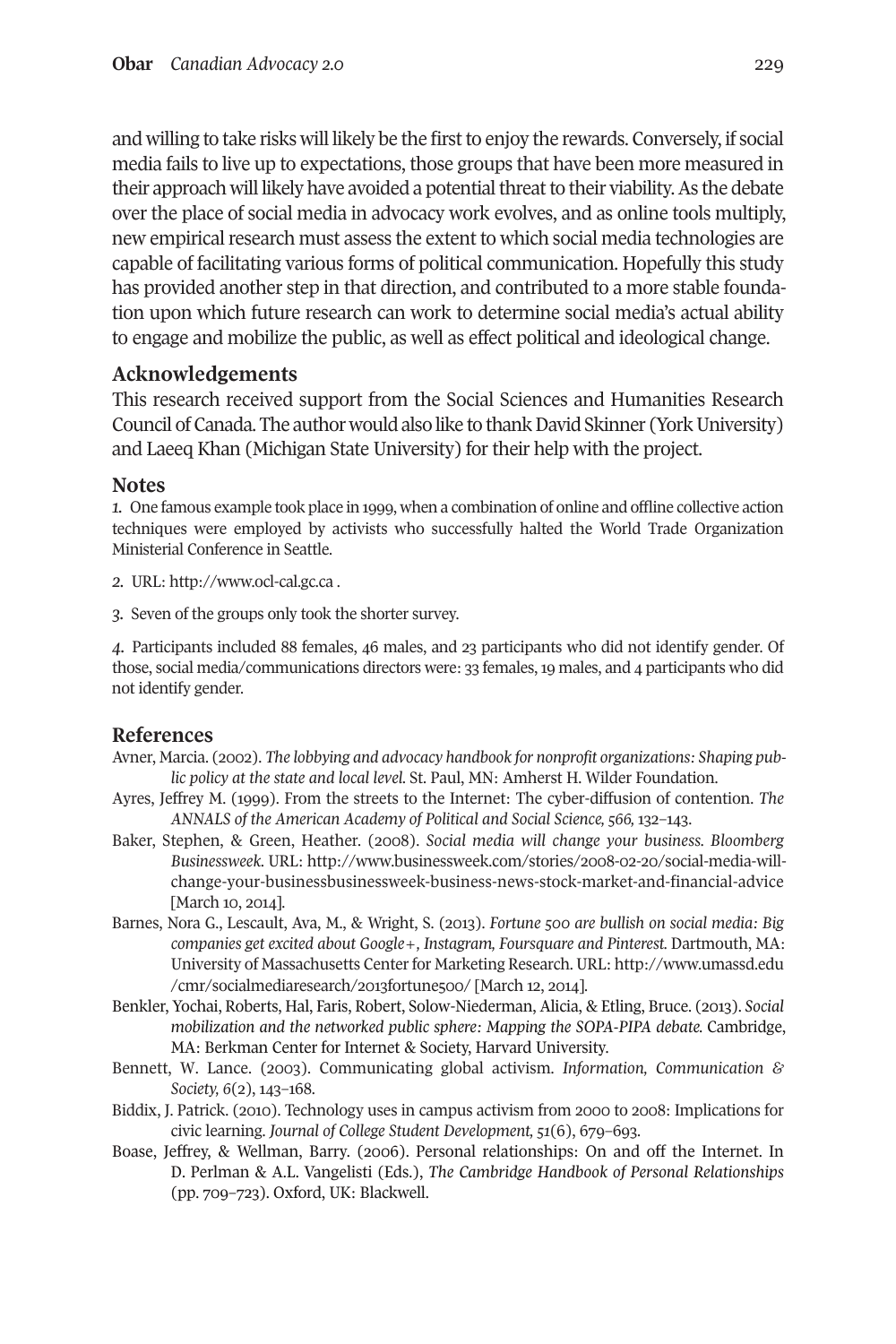- Bortree, Denise S., & Seltzer, Trent. (2009). Dialogic strategies and outcomes: An analysis of environmental advocacy groups' Facebook profiles. *Public Relations Review, 35*(3), 317–319.
- Brunsting, Suzanne, & Postmes, Tom. (2002). Social movement participation in the digital age: Predicting offline and online collective action. *Small Group Research, 33*(5), 525–554.
- Burg, Natalie. (2013). How to measure your social media return on investment. *Forbes.* URL: [http://www.forbes.com/sites/capitalonespark/2013/04/25/how-to-measure-your-social](http://www.forbes.com/sites/capitalonespark/2013/04/25/how-to-measure-your-social-media-return-on-investment/)[media-return-on-investment/](http://www.forbes.com/sites/capitalonespark/2013/04/25/how-to-measure-your-social-media-return-on-investment/) [March 10, 2014].
- Caren, Neal, & Gaby, Sarah. (2011). *Occupy online: Facebook and the spread of Occupy Wall Street.* URL: [http://papers.ssrn.com/sol3/papers.cfm?abstract\\_id=1943168](http://papers.ssrn.com/sol3/papers.cfm?abstract_id=1943168) [October 18, 2012].
- Carty, Victoria. (2010). *Wired and mobilizing: Social movements, new technology, and electoral politics.* New York, NY: Routledge.
- Casserly, Meghan. (2013). Why small business are losing on social media. *Forbes.* URL: [http://www](http://www.forbes.com/sites/meghancasserly/2013/04/17/why-small-businesses-are-losing-on-social-media) [.forbes.com/sites/meghancasserly/2013/04/17/why-small-businesses-are-losing-on-social](http://www.forbes.com/sites/meghancasserly/2013/04/17/why-small-businesses-are-losing-on-social-media)[media/](http://www.forbes.com/sites/meghancasserly/2013/04/17/why-small-businesses-are-losing-on-social-media) [March 10, 2014].
- Christensen, Christian. (2011). Twitter revolutions? Addressing social media and dissent. *The Communication Review, 14*, 155–157.
- DeLuca, Kevin M., Lawson, Sean, & Sun, Ye. (2012). Occupy Wall Street on the public screens of social media: The many framings of the birth of a protest movement. *Communication, Culture & Critique, 5*(4), 483–509.
- Earl, Jennifer, & Kimport, Katrina. (2011). *Digitally enabled social change: Activism in the Internet age*. Cambridge, MA: MIT Press.
- Effing, Robin, van Hillegersberg, Jos, & Huibers, Theo. (2011). Social media and political participation: Are Facebook, Twitter and YouTube democratizing our political systems? *Lecture Notes in Computer Science, 6847*, 25–35.
- Gaver, William.W. (1991). Technology affordances. *Proceedings of SIGCHI Conference on Human Factors in Computing Systems* (pp. 79–84). New York, NY: ACM.
- Gibson, James J. (1986). *The ecological approach to visual perception.* Hillsdale, NJ: Erlbaum.
- Greenberg, Josh, & MacAulay, Maggie. (2009). NPO 2.0? Exploring the Web presence of environmental nonprofit organizations in Canada. *Global Media Journal: Canadian Edition, 2*(1), 63–88.
- Grudin, Jonathan. (2006). Enterprise knowledge management and emerging technologies. *Proceedings of the 39th Annual Hawaii International Conference on System Sciences.* Los Alamitos, CA: IEEE Computer Society Press.
- Guo, Chao, & Saxton, Gregory D. (2010). Voice-in, voice-out: Constituent participation and nonprofit advocacy. *Nonprofit Policy Forum, 1*(1), Article 5.
- Guo, Chao, & Saxton, Gregory D. (2013). Tweeting social change: How social media are changing nonprofit advocacy. *Nonprofit and Voluntary Sector Quarterly.* URL: [http://ssrn.com/ab](http://ssrn.com/abstract=2247136)[stract=2247136](http://ssrn.com/abstract=2247136) [May 24, 2014].
- Hanson, Gary, Haridakis, Paul Michael, Cunningham, Audrey Wagstaff, Sharma, Rekha, & Ponder, J.D. (2010). The 2008 presidential campaign: Political cynicism in the age of Facebook, MySpace, and YouTube. *Mass Communication and Society, 13,* 584–607.
- Harlow, Summer. (2012). Social media and social movements: Facebook and an online Guatemalan justice movement that moved offline. *New Media and Society, 14*(2), 225–243.
- Howard, Philip N., Duffy, Aiden, Freelon, Deen, Hussain, Muzammil, Mari, Will, & Mazaid, Marwa (2011). Opening closed regimes: What was the role of social media during the Arab Spring? *Project on Information Technology and Political Islam.* Seattle, WA: University of Washington. URL: <http://pitpi.org/?p=1051> [March 10, 2014].
- Hsieh, Yuli P. (2012). Online social networking skills: The social affordances approach to digital inequality. *First Monday, 17*(4). URL: [http://firstmonday.org/ojs/index.php/fm/article/view](http://firstmonday.org/ojs/index.php/fm/article/view/3893/3192) [/3893/3192](http://firstmonday.org/ojs/index.php/fm/article/view/3893/3192) [May 24, 2014].
- Karpf, David A. (2009). *Unexpected transformations: The Internet's effect on political associations in American politics*. [Unpublished doctoral dissertation]. Philadelphia, PA: University of Pennsylvania.
- Kobrin, Stephen J. (1998). The MAI and the clash of globalizations. *Foreign Policy, 112,* 97–109.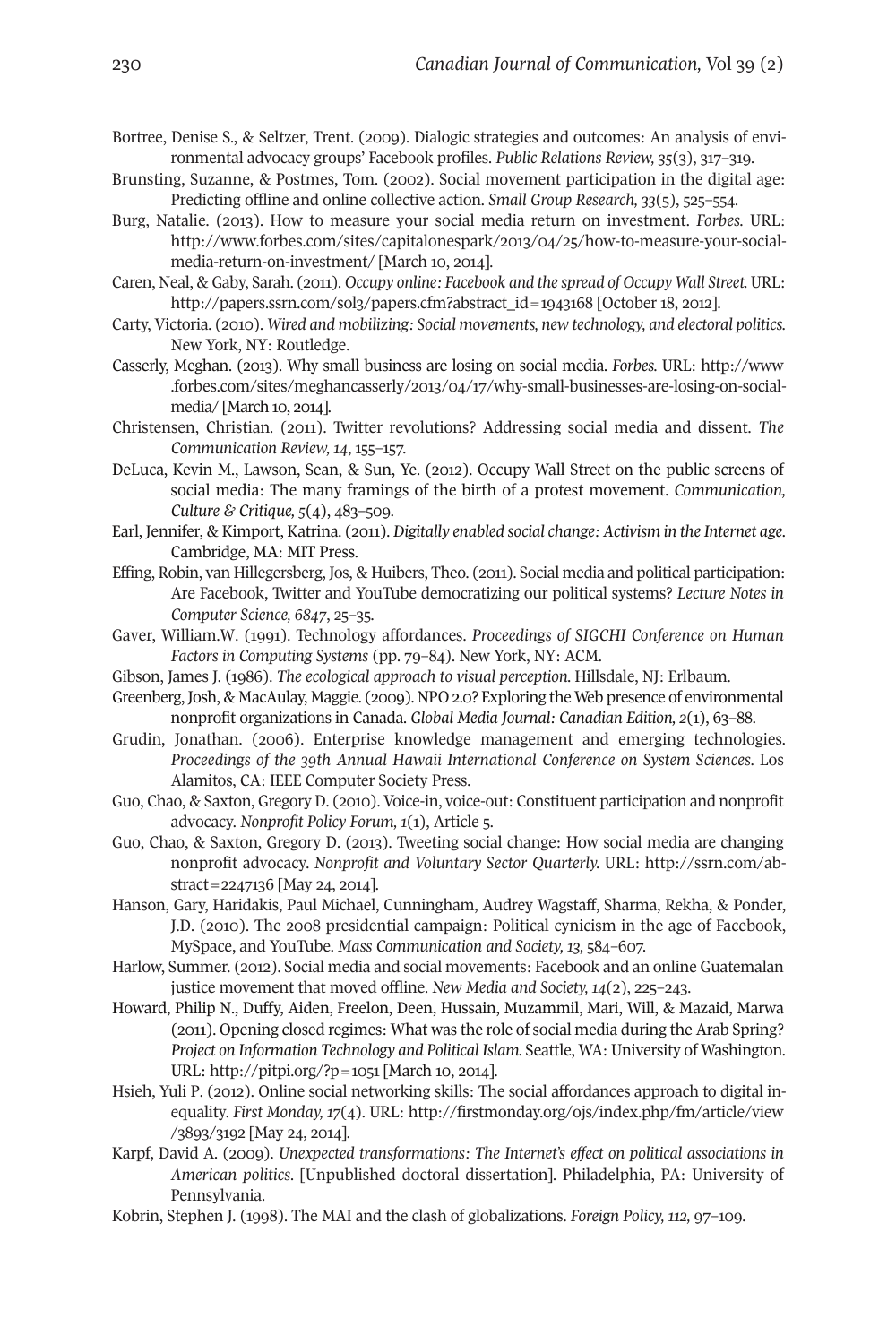- Lee, Yu-Hao, & Hsieh, Gary. (2013). Does slacktivism hurt activism? The effects of moral balancing and consistency in online activism. *Proceedings of the SIGCHI Conference on Human Factors in Computing Systems* (pp. 811–820). ACM.
- Lovejoy, Kristen, & Saxton, Gregory D. (2012). Information, community, and action: How nonprofit organizations use social media. *Journal of Computer-Mediated Communication,17*(3), 337–353.
- McCarthy, Tom. (2012, March 9). Kony 2012 gets 70m hits in a week. *The Guardian.* URL: [http://](http://www.guardian.co.uk/world/2012/mar/09/kony2012-video-70m-hits) [www.guardian.co.uk/world/2012/mar/09/kony2012-video-70m-hits](http://www.guardian.co.uk/world/2012/mar/09/kony2012-video-70m-hits) [October 18, 2012].
- Mansour, Osama, Askenäs, Linda, & Ghazawneh, Ahmad. (2013). Social media and organizing–An empirical analysis of the role of wiki affordances in organizing practices. *Thirty Fourth International Conference on Information Systems.* Milan, Italy.
- Moodie, Graeme C., & Studdert-Kennedy, Gerald. (1970). *Opinions, publics and pressure groups.* London, UK: George Allen and Unwin Ltd.
- Neumayer, Eric. (1999). Multilateral agreement on investment: Lessons forthe WTO from the failed OECD-negotiations. *Wirtschaftspolitische Blätter, 46*(6), 618–628.
- Newton, Casey. (2012, September 17). Google+ signs up 400 million users, with 100 million active. *CNET.* URL: [http://news.cnet.com/8301-1023\\_3-57514241-93/google-signs-up-400million](http://news.cnet.com/8301-1023_3-57514241-93/google-signs-up-400million-users-with-100-million-active/)[users-with-100-million-active/](http://news.cnet.com/8301-1023_3-57514241-93/google-signs-up-400million-users-with-100-million-active/) [October 22, 2012].
- Norman, Donald A. (1990). *The design of everyday things.* New York, NY: Doubleday.
- Obar, Jonathan A. (2010). *Democracy ortechnocracy? An analysis of public and expert participation in FCC policymaking.* [Unpublished doctoral dissertation]. Pennsylvania, PA: Pennsylvania State University, State College.
- Obar, Jonathan A., & Argast, Andi. (2013). *Adding slacktivism to the activist's toolkit: Advocacy group perceptions of benefits and drawbacks of slacktivism.* URL: [http://papers.ssrn.com/sol3/pa](http://papers.ssrn.com/sol3/papers.cfm?abstract_id=2387805)[pers.cfm?abstract\\_id=2387805](http://papers.ssrn.com/sol3/papers.cfm?abstract_id=2387805) [March 12, 2014].
- Obar, Jonathan A, Shade, Leslie R., & Clement, Andrew. (2014). *The strength of a broad-based coalition: How Canadian media reformists defeated Bill C-30.* URL: [http://papers.ssrn.com/sol3/pa](http://papers.ssrn.com/sol3/papers.cfm?abstract_id=2387615)[pers.cfm?abstract\\_id=2387615](http://papers.ssrn.com/sol3/papers.cfm?abstract_id=2387615) [May 24, 2014].
- Obar, Jonathan A., Zube, Paul, & Lampe, Cliff. (2012). Advocacy 2.0: An analysis of how advocacy groups in the United States perceive and use social media as tools for facilitating civic engagement and collective action. *Journal of Information Policy, 2*, 1–25.
- Office of the Commissioner of Lobbying of Canada. (2012). *About us.* URL: [http://ocl](http://ocl-cal.gc.ca/eic/site/012.nsf/eng/h_00004.html)[cal.gc.ca/eic/site/012.nsf/eng/h\\_00004.html](http://ocl-cal.gc.ca/eic/site/012.nsf/eng/h_00004.html) [October 18, 2012].
- Opel, Andy. (2004). *Micro radio and the FCC: Media activism and the struggle over broadcast policy.* Westport, CT: Praeger.
- Osimo, David. (2008). Web 2.0 in government: Why and how? *JRC Scientific and Technical Reports.* URL: <ftp://ftp.jrc.es/pub/EURdoc/EURdoc/JRC45269.pdf> [October 18, 2012].
- Payton, Laura. (2013, February 11). Government killing online surveillance bill: Justice Minister Rob Nicholson says controversial Bill C-30 won't go ahead. *CBC News.* URL: [http://www.cbc.ca](http://www.cbc.ca/news/politics/government-killing-online-surveillance-bill-1.1336384 ) [/news/politics/government-killing-online-surveillance-bill-1.1336384](http://www.cbc.ca/news/politics/government-killing-online-surveillance-bill-1.1336384 ) [December 30, 2013].
- Petray, Theresa Lynn. (2011). Protest 2.0: Online interactions and Aboriginal activists. *Media, Culture & Society, 33*(6), 923–940.
- Postmes, Tom, and Brunsting, Suzanne. (2002). Collective action in the age of the Internet: Mass communication and online mobilization. *Social Science Computer Review, 20*(3), 290–301.
- Prakash, Aseem, & Gugerty, Mary Kay. (2010). Advocacy organizations and collective action: An introduction. In A. Prakash & M.K. Gugerty (Eds.), *Advocacy organizations and collective action* (pp. 1–28). Cambridge, UK: Cambridge University Press.
- Qualman, Erik. (2012). *Socialnomics: How social media transforms the way we live and do business.* Hoboken, NJ: John Wiley & Sons.
- Reid, Elizabeth. (1999). Nonprofit advocacy and political participation. In E.T. Boris & C.E. Steuerle (Eds), *Nonprofits and government: Conflict or collaboration?* (pp. 291–325). Washington, DC: Urban Institute Press.
- Shirky, Clay. (2008). *Here comes everybody: The power of organizing without organizations.* New York, NY: Penguin.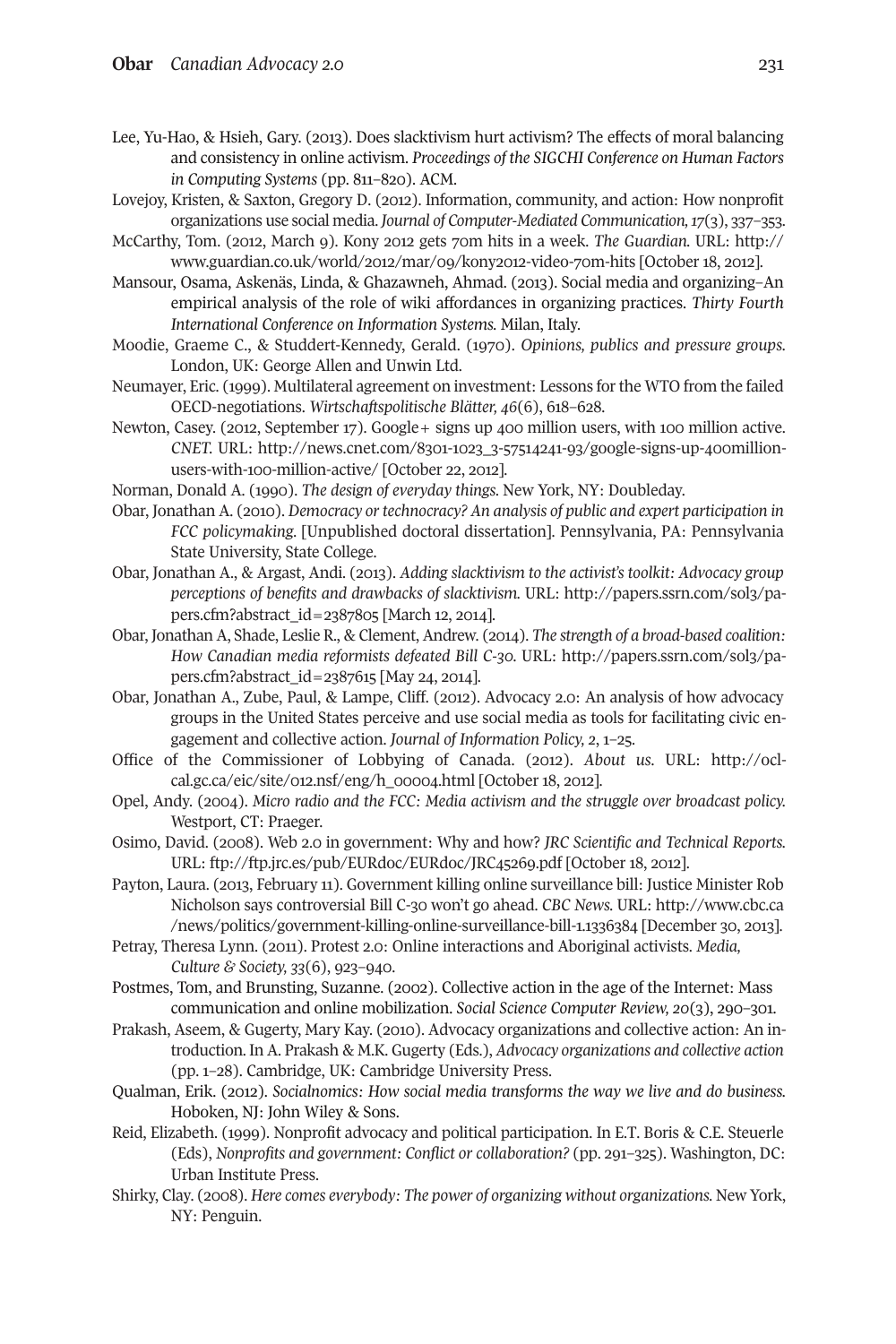- Shulman, Stuart W. (2009). The case against mass e-mails: Perverse incentives and low quality public participation in U.S. federal rulemaking. *Policy & Internet, 1*(1), 23–53.
- Skinner, Julia. (2011). Social media and revolution: The Arab Spring and the Occupy Movement as seen through three information studies paradigms. *Sprouts: Working Papers on Information Systems, 11*(169). URL: <http://sprouts.aisnet.org/11-169/> [October 18, 2012].
- Stengel, Geri. (2013). How social networking puts your business on steroids. *Forbes.* URL: [http://www.forbes.com/sites/geristengel/2013/01/23/how-social-networking-puts-your](http://www.forbes.com/sites/geristengel/2013/01/23/how-social-networking-puts-your-business-on-steroids/)[business-on-steroids/](http://www.forbes.com/sites/geristengel/2013/01/23/how-social-networking-puts-your-business-on-steroids/) [March 10, 2014].
- Treem, Jeffrey W., & Leonardi, Paul.M. (2012). Social media use in organizations: Exploring the affordances of visibility, editability, persistence, and association. *Communication Yearbook, 36*, 143–189.
- Van Laer, Jeroen. (2010). Activists "online" and "offline": The Internet as an information channel for protest demonstrations. *Mobilization: An International Journal, 15*(3), 347–366.
- Wellman, Barry, Quan-Haase, Anabel, Boase, Jeffrey, Chen, Wenhong, Hampton, Keith, Isla de Diaz, Isabel, & Miyata, Kakuko. (2003). The social affordances of the internet for networked individualism. *Journal of Computer-Mediated Communication, 8*(3).
- Wright, Donald K., & Hinson, Michelle D. (2008). How blogs and social media are changing public relations and the way it is practiced. *Public Relations Journal, 2*(2), 1–21.
- Yang, Guobin. (2009). *The power of the Internet in China: Citizen activism online*. New York: Columbia University Press, 2013.

Young, Lisa, & Everitt, Joanna. (2004). *Advocacy groups.* Vancouver, BC: UBC Press.

Yang, Guobin. (2009). *The power of the Internet in China: Citizen activism online*. New York: Columbia University Press, 2013.

Young, Lisa, & Everitt, Joanna. (2004). *Advocacy groups.* Vancouver, BC: UBC Press.